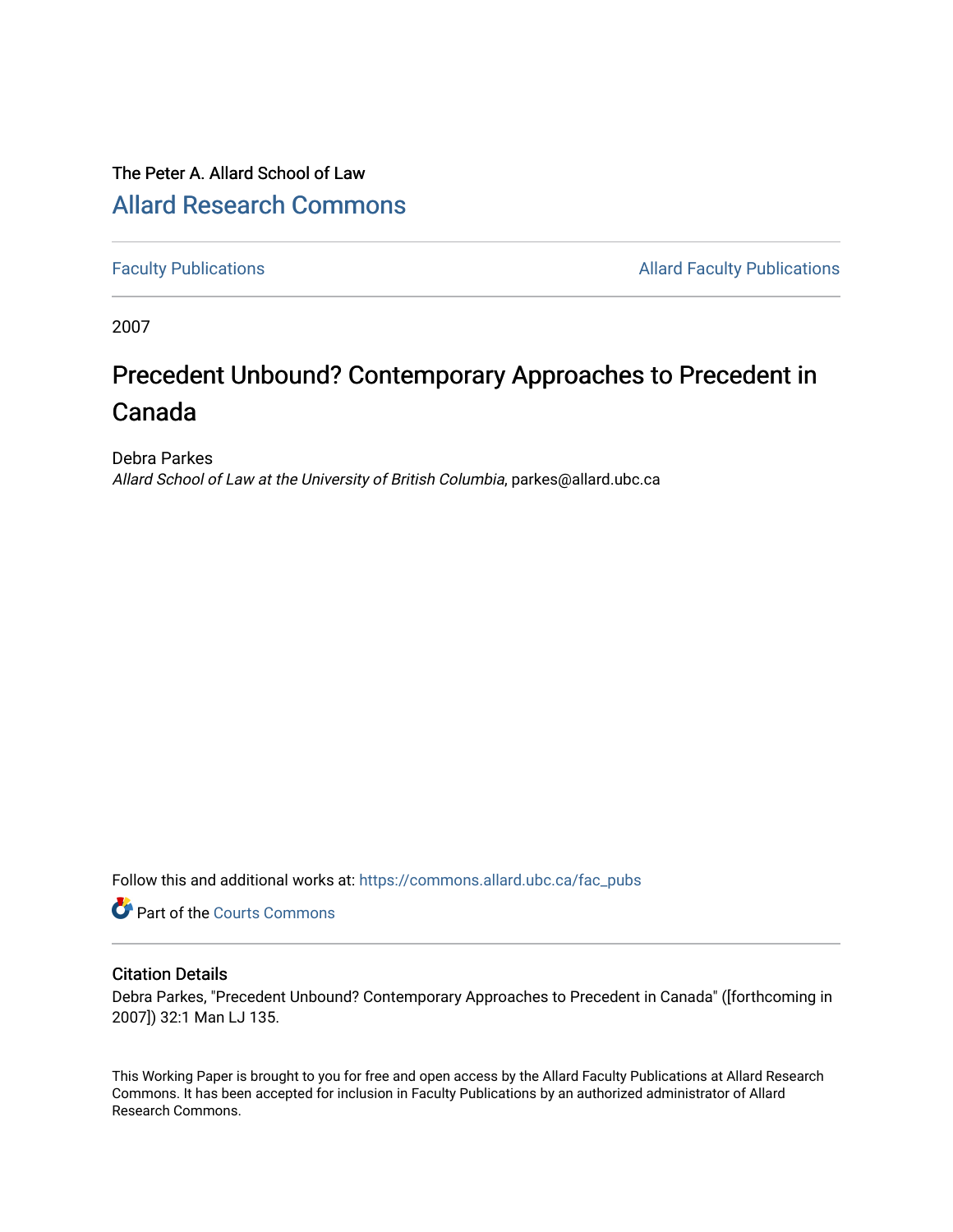# **TITLE: Precedent Unbound? Contemporary Approaches to Precedent in Canada**

#### *AUTHOR: Debra Parkes*

#### **SOURCE: Manitoba Law Journal**

#### **CITED: (2007) 32 Man. L.J. 135 - 162**

**1** Stare decisis is an abbreviation of the Latin phrase stare decisis et non quieta movere, and may be translated as "to stand by decisions and not to disturb settled matters."<sup>1</sup> In Gulliver's Travels, the English satirist Johnathan Swift had Gulliver say:

> It is a maxim among these lawyers, that whatever hath been done before, may legally be done again: and therefore they take special care to record all the decisions formerly made against common justice and the general reason of mankind. These under the name of precedents, they produce as authorities, to justify the most iniquitous opinions; and the judges never fail of decreeing accordingly.<sup>2</sup>

While the notion that Canadian appellate judges slavishly adhere to outdated precedent in a manner contrary to "common justice and the general re ason of mankind" does not accurately describe the current reality, there remains a lively and important debate about the functions, values and limits of "abiding by things decided" in common law systems.<sup>3</sup> In this vein, Justices Steel and Freedman in the recent R. v. Neves<sup>4</sup> decision stated:

> The principle of stare decisis is a bedrock of our judicial system. There is great value in certainty in law, but there is also, of course, an expectation that the law as expounded by judges will be correct, and certainly not knowingly incorrect, which would result when a decision felt to be wrong is not overruled. The tension when these basic principles are in conflict can be profound.<sup>5</sup>

**2** This paper examines some key aspects of the contemporary treatment of precedent in Canada, including consideration of the vertical convention of precedent (lower courts being bound by decisions of higher courts) and the horizontal convention of precedent (courts being willing and/or able to overrule or depart from decisions of the same court). On the latter topic of horizontal precedent, particular attention will be paid to three recent decisions of the Supreme Court of Canada, Ontario Court of Appeal, and Manitoba Court of Appeal respectively, which take a more functional and pragmatic approach to the issue and demonstrate a greater willingness to overrule decisions now thought to be wrong. Additional issues and controversies, such as the precedential weight of obiter dicta (particularly dicta of the Supreme Court of Canada) will be examined along the way.

I. PRINCIPLES UNDERLYING STARE DECISIS AND THE CONVE NTIONS OF PRECEDENT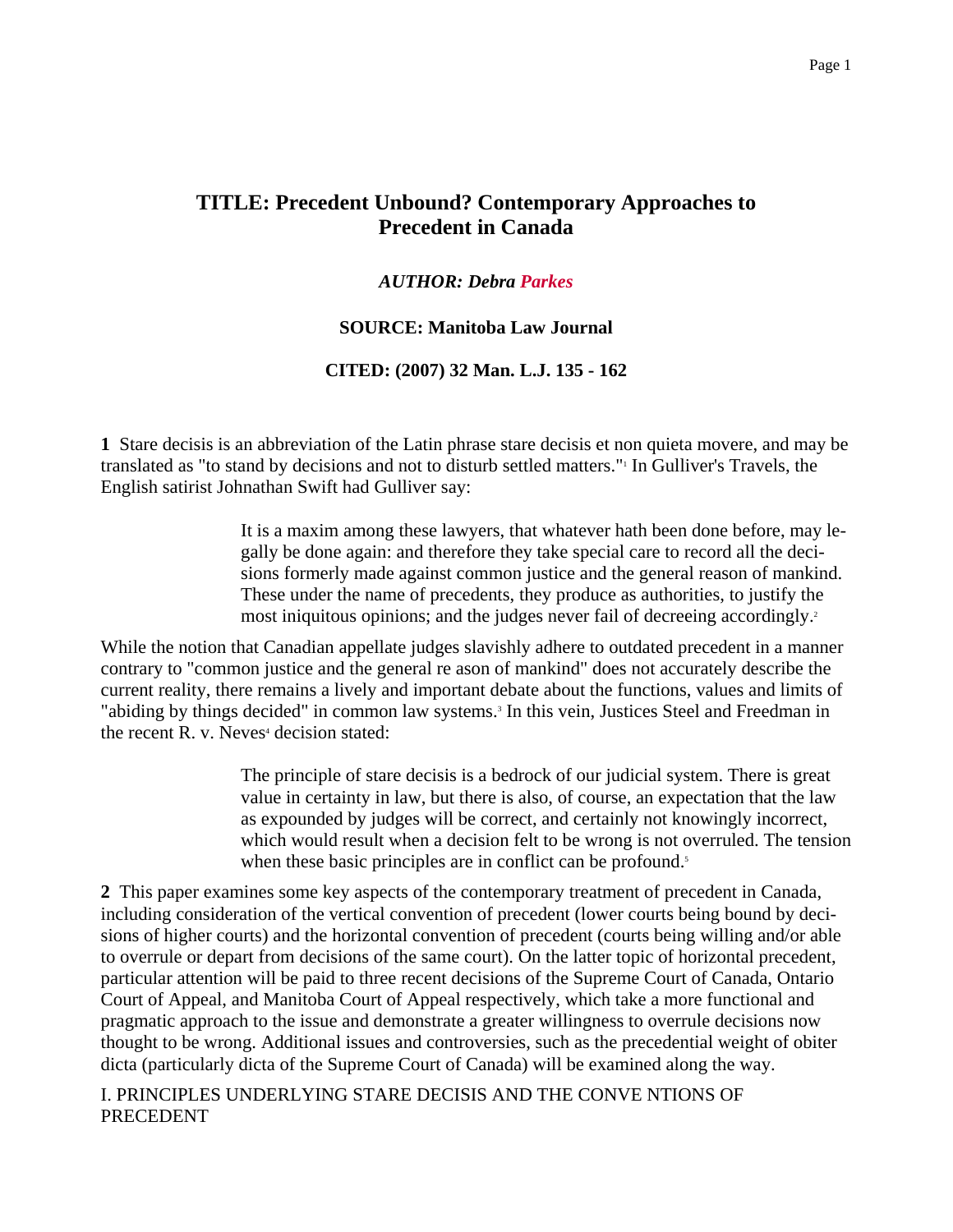**3** In the recent Ontario Court of Appeal decision, David Polowin Real Estate Ltd. v. The Dominion of Canada General Insurance Co., Justice John Laskin aptly summarized the key tension in this debate by citing two eminent jurists:

> Lord Denning once wrote, "The doctrine of precedent does not compel your Lordships to follow the wrong path until you fall over the edge of the cliff," to which Justice Brandeis might have replied: "It is usually more important that a rule of law be settled, than that it be settled right."7

Justice Laskin went on to say:

The values underlying the principle of stare decisis are well known: consistency, certainty, predictability and sound judicial administration. Adherence to precedent promotes these values. The more willing a court is to abandon its own previo us judgments, the greater the prospect for confusion and uncertainty... People should be able to know the law so that they can conduct themselves in accordance with it.<sup>8</sup>

However, rigid adherence to precedent, particularly in the face of changing values and social realities--not to mention new information that may cast doubt on the correctness or workability of an earlier decision--does little to foster confidence in the judicial process, as the quote from Gulliver's Travels demonstrates. Judges are not mere technicians, mechanically applying established rules to a given case without consideration of whether the rule remains apt or consistent with changing values or knowledge. It seems likely that confidence in the administration of justice is increased when courts are willing to candidly admit error or to address unforeseen implications of an earlier decision.

**4** The entrenchment of the Canadian Charter of Rights and Freedoms in 1982 has arguably strengthened the case for overruling earlier decisions that are inconsistent with the evolving interpretation of various Charter rights. In the 2005 R. v. Henry<sup>9</sup> decision, Binnie J. said for a unanimous Supreme Court:

> The Court's practice, of course, is against departing from its prec edents unless there are compelling reaso ns to do so.... Nevertheless, while rare, departures do occur. In Clark v. Canadian National Railway Co., it was said that "[t]his Court has made it clear that co nstitutional decisions are not immutable, even in the absence of constitutional amendment" and in the Charter context the Court in United States v. Burns effectively overturned the result (if not the reasoning) in Kindler v. Canada (Minister of Justice) and Reference re Ng Extradition (Can.). ... The Court should be particularly careful before reversing a precedent where the effect is to diminish Charter protection.<sup>10</sup>

**5** As things have developed in Canada, the concept of "binding precedent" is limited to the vertical convention. Courts lower in the applicable hierarchy are bound to follow decisions of a higher court. The concept of stare decisis is used more broadly to apply to decisions of higher courts (the vertical convention) and to previous decisions of the same court, albeit often differently constituted (the horizontal convention). In the latter case decisions are not strictly binding, but should be followed unless there are compelling reasons to overrule them. Finally, the concept of "persuasive au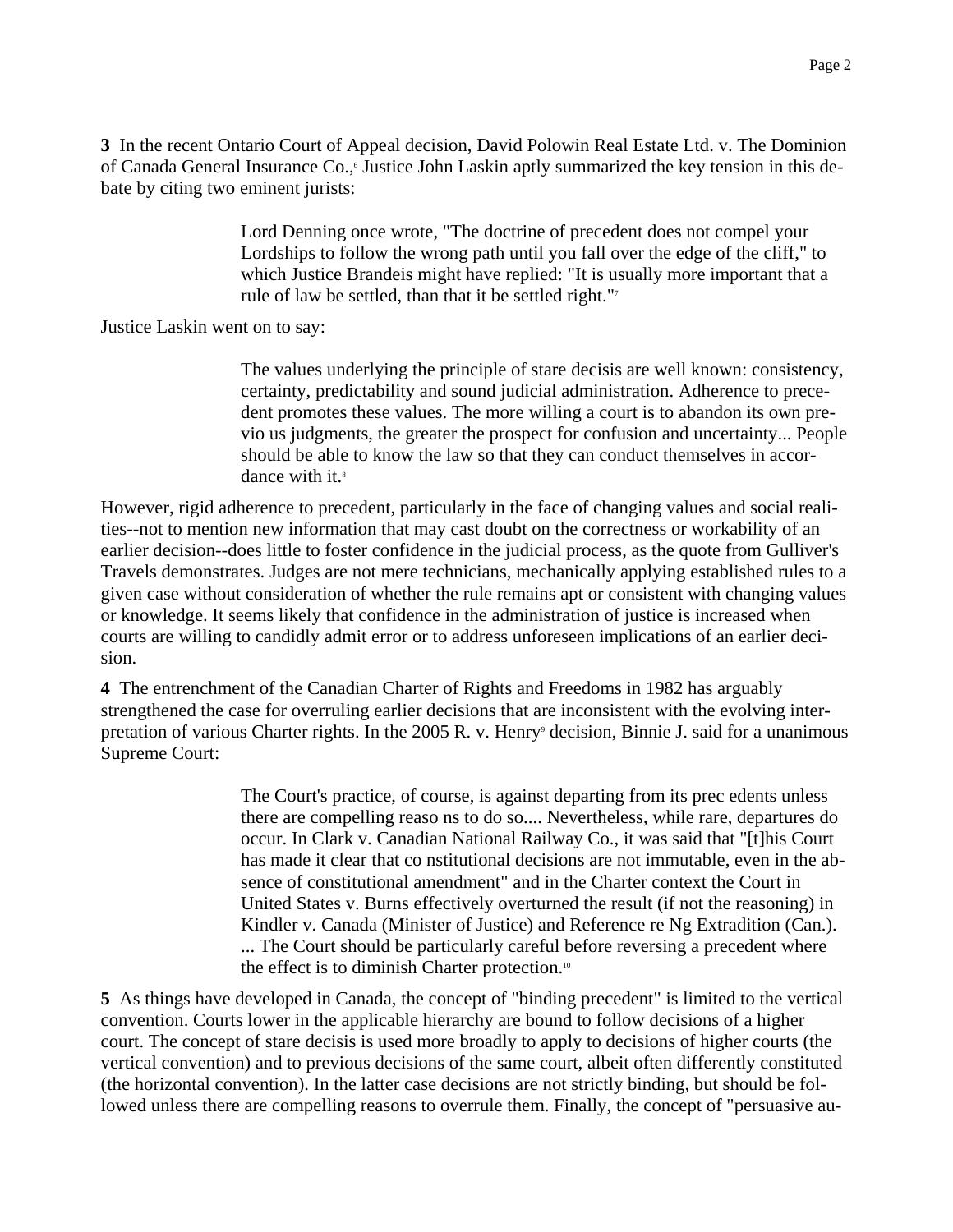thority" refers to all decisions of courts outside the direct hierarchy of the instant court. For example, neither the Manitoba Court of Appeal nor the Manitoba Court of Queen's Bench is bound to follow a decision of the British Columbia Court of Appeal.<sup>11</sup> In either case, the decision may be persuasive and may assist the court in coming to a decision, but stare decisis will not apply.

# II. VERTICAL CONVENTION OF PRECEDENT

**6** The vertical convention of precedent, i.e., that lower courts must abide by decisions of courts above them in the hierarchy, is a key aspect of the common law system. By virtue of the vertical convention, all appellate courts, superior courts, federal courts, and provincial courts must follow decisions of the Supreme Court of Canada. They must also follow pre-1949 decisions of the Judicial Committee of the Privy Council (J.C.P.C.) that have not been subsequently overruled by the Supreme Court of Canada. Since the J.C.P.C. was the final court of appeal for Canada until 1949, its decisions from that era are still vertically binding on all Canadian courts other than the Supreme Court of Canada. For the Supreme Court, pre-1949 J.C.P.C. decisions operate on the horizontal convention of precedent because the S.C.C. is now the final court of appeal, with the power to overrule its own decisions and those of the J.C.P.C.12

1. Binding Obiter Dicta?

**7** A significant limitation on the vertical convention of precedent is the reality that courts are only bound to follow "what was actually decided" in the earlier case.13 To use lawyer's Latin, this means that courts must follow the ratio decidendi, but not the obiter dicta, of the applicable case. As such, trial courts may refuse to follow certain aspects of a Supreme Court or provincial appellate court decision on the basis that the relevant part of the decision was obiter dicta. The line between ratio and obiter, however, is not always easy to draw.

**8** To make matters worse, significant confusion resulted from the so-called "Sellars principle" attributed to Chouinard J. that obiter of the S.C.C. is binding.14 Revisiting this issue in the recent Henry decision, Binnie J. for the unanimous Supreme Court suggested that Chouinard J. never said such a thing.<sup>15</sup> In citing an earlier decision of the S.C.C. on the issue of jury instructions, the English translation of the Chouinard opinion states "this is the inte rpretation that must prevail. As it does from time to time, the Court has thus ruled on the point, although it was not absolutely necessary to do so in order to dispose of the appeal."16 Writing extra-judicially, Justice Douglas Lambert of the British Columbia Court of Appeal has suggested that much of the confusion surrounding Sellars arose from an error in translating the opinion from French to English (i.e., "should prevail" became "must prevail"), which was compounded by the English headnote writer overstating the point made by Chouinard  $J$ .;<sup>17</sup> a cautionary tale concerning the reliance on headnotes, if ever there was one!

**9** In Henry, the Supreme Court unanimously rejected the notion that the "Sellars principle" had ripened into a rule of law to the effect that "whatever was said in a majority judgment of the Supreme Court of Canada was binding, no matter how incidental to the main point of the case or how far it was removed from the dispositive facts and principles of law."18 Having said that, and to put it colloquially, all obiter is not created equal. Or, to return to a point made earlier, the line between ratio and obiter is not always clear. It may be said that the narrow ratio of a case (i.e., that which is strictly necessary to the disposition of the particular case) is all that is binding. However, as Binnie J. points out in Henry, "[i]t would be a foolhardy advocate who dismissed Dickson C.J.'s classic formulation of proportionality in Oakes as mere obiter."<sup>19</sup> Amendments to the Supreme Court Act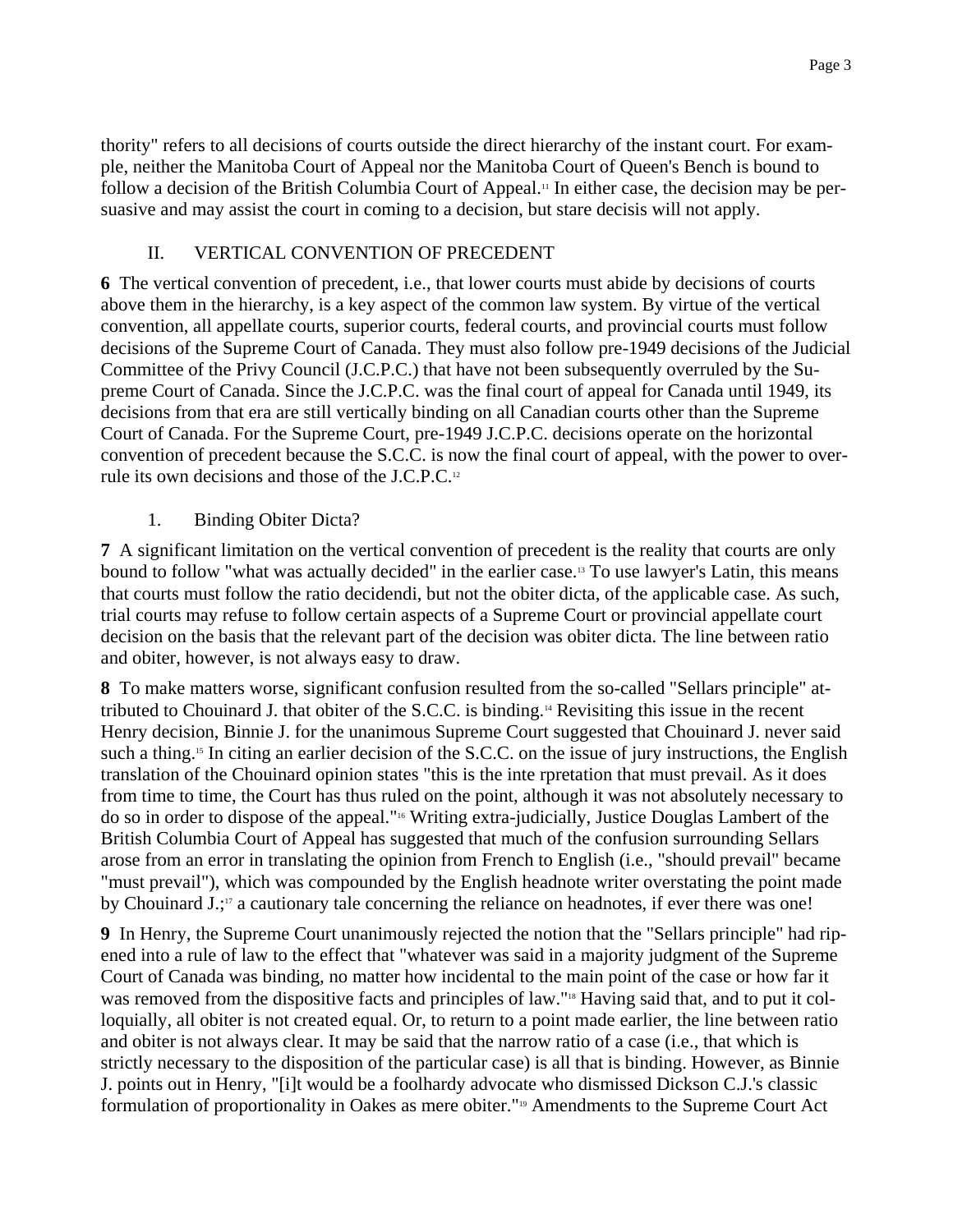essentially limiting leave to appeal to matters of "public importance,"<sup>20</sup> combined with the demands of Charter interpretation, have signaled a shift in the work of the Supreme Court from error correction toward the greater development of general analytical frameworks to be applied by lower courts.21 Therefore, while it is true, as Lord Halsbury L.C. said, "a case is only authority for what it actually decides,"<sup>22</sup> determining what a case actually decided is an interpretive task in itself, and one that must be guided by first principles. Binnie J. attempted to give some guidance in Henry:

> Beyond the ratio decidendi which, as the Earl of Halsbury L.C. pointed out, is generally rooted in the facts, the legal point decided by this Court may be as narrow as the jury instruction at issu e in Sellars or as broad as the Oakes test. All obiter do not have, and are not intended to have, the same weight. The weight decreases as one moves from the dispositive ratio decidendi to a wider circle of analysis which is obviously intended for guidance and which should be accepted as authoritative. Beyond that, there will be commentary, examples or exposition that are intended to be helpful and may be found to be persuasive, but are certainly not "binding" in the sense the Sellars principle in its most exaggerated form would have it. The objective of the exercise is to promote certainty in the law, not to stifle its growth and creativity. The notion that each phrase in a judgment of this Court should be treated as if enacted in a statute is not supported by the cases and is inconsistent with the basic fundamental principle that the common law develops by experience.<sup>23</sup> [emphasis added]

**10** Therefore, the dispositive ratio of the case is clearly binding and the "wider circle of analysis...should be accepted as aut horitative." With respect, it is this sentence that muddies the waters somewhat. How, if at all, is "authoritative" different from "binding"? "Highly persuasive" might be a more apt description based on the metaphor of a core ratio and a penumbra of analysis that decreases in its precedential value with its distance from the core.

**11** On the facts of Henry, the language that some parties suggested might be interpreted as binding obiter from the Supreme Court's decision in R. v. Noel<sup>24</sup> included Justice Arbour's comment that circumstances enabling a Kuldip-type crossexamination of the accused might be "rare".25 This comment was, as noted by Binnie J. in Henry, "neither part of the legal analysis nor a direction to trial courts. It was simply an observation by an experienced trial judge."26 While such comments probably cannot fairly be considered the "wider circle of analysis" on which the decision was based, lawyers and lower court judges may still be wondering where this boundary lies.

2. Distinguishing a Precedent

**12** The most common "way around" the strict vertical convention is the process of distinguishing a precedent, a practice that is well-known to judges and lawyers. When faced with an apparent precedent from the same or a higher court, any good advocate will examine the material facts of the earlier case to determine how closely (or not) they align with those in the instant case. A case that is said to be "on all fours" with the case at bar is a precedent that cannot be distinguished.

**13** A variant of distinguishing is the practice of a subsequent court restating a precedent at a higher or lower level of generality so as to essentially render it inapplicable to the current case.<sup>27</sup> This practice is sometimes called "restrictive distinguishing," meaning that the subsequent decision limits the ratio of the precedent by treating as material to the earlier decision some fact which may not have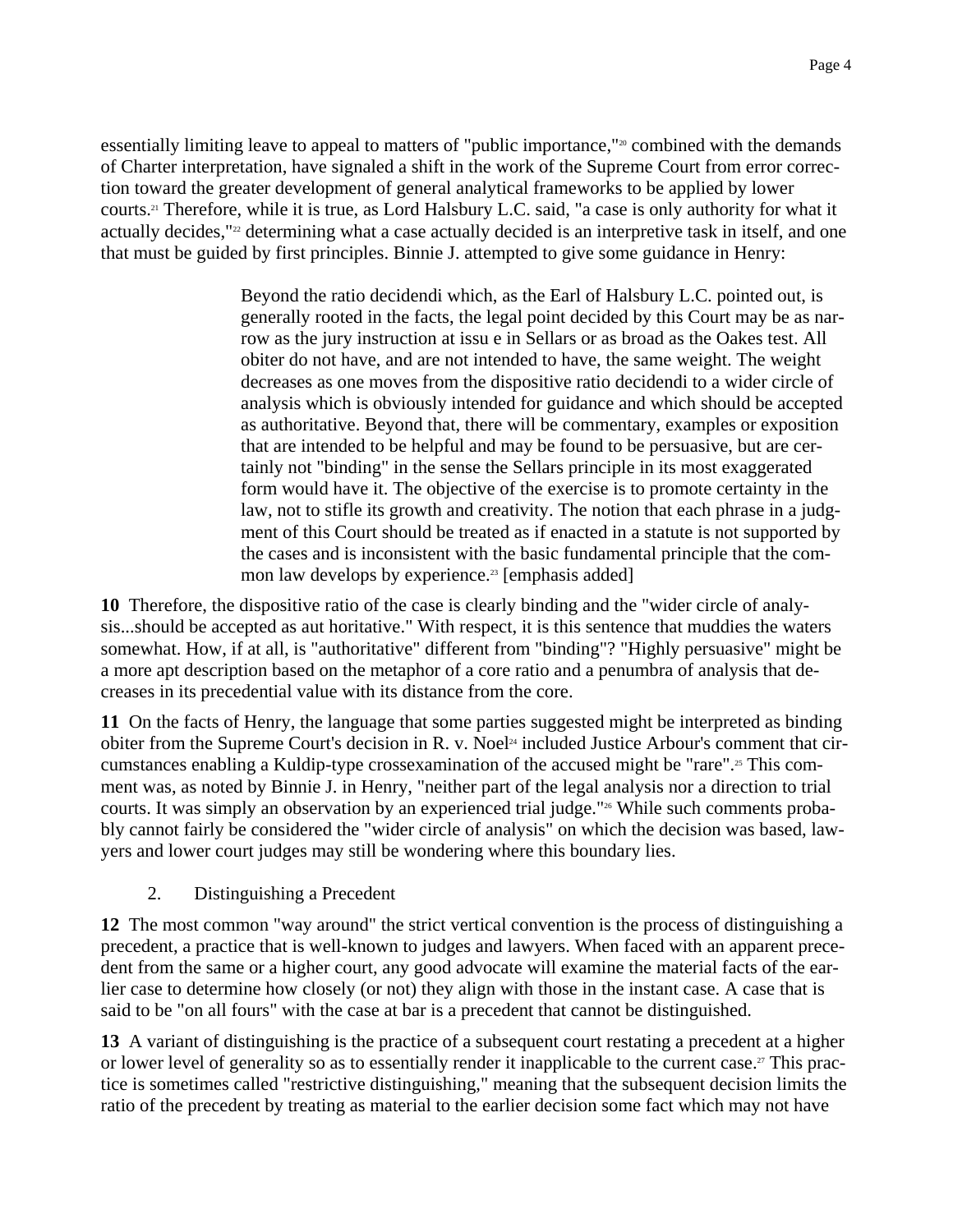been considered material in that case.<sup>28</sup> Paul Perell cites the treatment of Anns Merton v. London Borough<sup>29</sup> by the House of Lords in Peabody Fund v. Sir Lindsay Parkinson Ltd .<sup>30</sup> as an example of restrictive distinguishing:

> The Anns case is cited as authority for the proposition that a municipality may be liable in negligence where it fails to properly inspect building plans. In the Peabody Fund case, by defining the duty of the municipality as being owed to owners and occupiers threa tened with the possibility of injury to safety or health, the House of Lords specified and made less general, the scope of the municipality's responsibilit y as it had been defined in the Anns case. In the result, the Court did not allow a claim by the developer of a housing project who suffered damages when the municipality's drainage inspector failed to point out that the drainage system was not being installed in accordance with the approved design. Thus, in Peabody Fund the element of restrictive distinguishing is the introduction of the requirement of the possibility of in jury to safety or health.<sup>31</sup>

3. "Per incuriam" Decisions of a Higher Court?

**14** While on the English Court of Appeal, Lord Denning famously attempted to get around the vertical convention of precedent by declaring that the relevant House of Lords decision was per incuriam (i.e., a decision "given in ignorance or forgetfulness of some inconsistent authority binding on the court concerned"32). However, Lord Denning was strongly criticized by the House of Lords for doing so. In Davis v. Johnson, Lord Diplock described Lord Denning as having conducted "what may be described, I hope without offence, as a one-man crusade with the object of freeing the Court of Appeal from the shackles which the doctrine of stare decisis imposed upon its liberty of decision"<sup>33</sup> and affirmed that the Court of Appeal was bound by decisions of the House of Lords, even ones that the C.A. considers to have been rendered per incuriam.34 The principle that a lower court cannot refuse to follow a higher court's decision on the basis that it was rendered per incuriam has been adopted by a number of Canadian appellate courts.<sup>35</sup> However the strength of this principle seems to be eroding<sup>36</sup> in cases where the per incuriam rule is confined to its narrow bounds and not used as a means to refuse to follow a precedent with which the lower court simply disagrees or believes to be wrong.

# 4. Examples of Non-Precedent

**15** Sometimes it is implied by counsel that certain decisions have precedential value, when in fact, they do not. For example, denial of leave to appeal to the Supreme Court of Canada in a particular case does not accord any greater precedential weight to the Court of Appeal decision at issue.<sup>37</sup> The same holds true for a trial decision where leave to appeal to the Court of Appeal has been denied. It is also sometimes erroneously asserted that courts should consider consent judgments as precedents. As noted by the Federal Court of Appeal in a tax case, "a consent judgment represents an agreement of the parties and although it is entered upon the record with the approval of a court and is therefore binding as between the parties it does not create a precedent by which an inferior court is bound."<sup>38</sup>

**16** An evenly divided decision (i.e., a tie) in the Supreme Court of Canada will mean that the appeal will be dismissed and the appellate court decision will stand as a precedent that has not been overruled.39 In the case of divided decisions or those where there is no clear majority, the Supreme Court has indicated that, while not standing as binding precedents, the reasons of the members of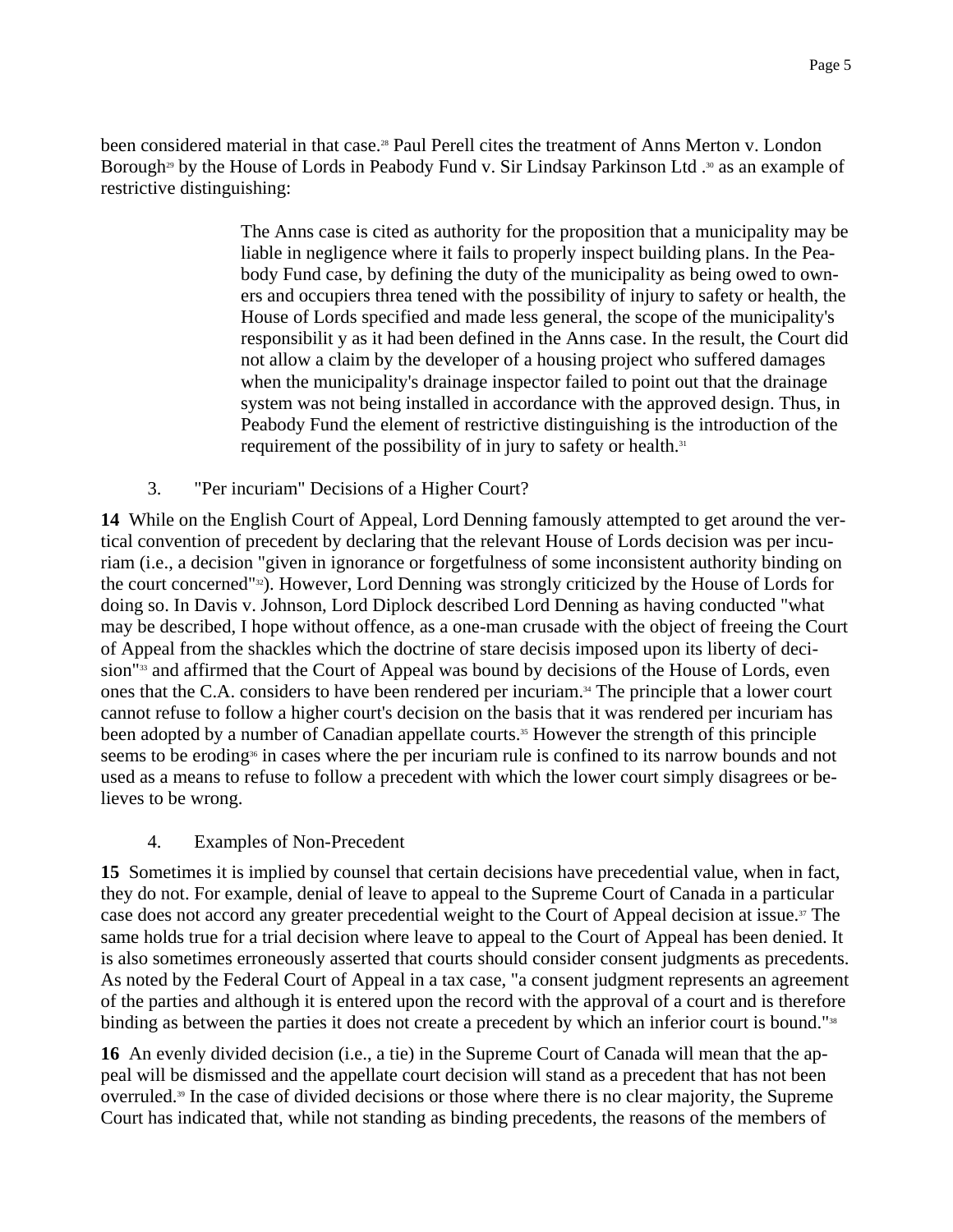the court supporting the result (i.e., upholding the court of appeal decision) are entitled to "great respect."<sup>40</sup> Of course, since the court sits in odd numbers,<sup> $41$ </sup> a tie only happens when a judge is ill, retires, or dies. An example is Tutton v. Tutton,<sup>42</sup> a 3-3 decision of the S.C.C. on whether fault for criminal negligence is assessed on a subjective or objective standard. Since the court was evenly divided on this issue, the Ontario Court of Appeal continued to apply the objective test as it had before.<sup>43</sup> The S.C.C. has not clarified this issue explicitly when it has had occasion to do so,<sup>44</sup> but some other provincial courts of appeal have pr oceeded on the assumption that the matter was resolved by the Supreme Court in favour of an objective standard.<sup>45</sup>

#### 5. Anticipatory Overruling

**17** Keeping in mind the relatively strict vertical convention of precedent, is there any place for "anticipatory overruling" whereby a lower court bound by precedent is firmly of the view that the higher court will overrule its own precedent when given the chance?<sup>46</sup> Should a litigant have to bear the personal cost of pursuing an appeal to the higher court to "correct" the law by overruling a precedent that is out-of-step with more recent rulings not directly on point, but indicative of the court's changing approach? Strictly speaking, it is inaccurate to speak of this practice as anticipatory overruling, as it is simply impossible in our common law system for a lower court to "overrule" a higher court. It would be more accurate to describe the lower court's act as refusing to follow a precedent.

**18** An example cited by Esau of the problematic nature of the strict vertical convention is the Ontario High Court and Court of Appeal decisions in Marvco Color Research v. Harris<sup>47</sup> dealing with the "non est factum" rule in contract law. In Marvco, the applicable Supreme Court of Canada precedent had been based on a House of Lords decision that had since been overruled by the House itself. Both lower courts were of the view that the Canadian precedent was bad law and was inconsistent with the law in other similar jurisdictions, yet they applied the law. Eventually, the case made its way to the Supreme Court and the law was changed as predicted.

19 Dale Gibson argued in a case comment in 1980<sup>48</sup> that intermediate courts of appeal should have the power to "initiate the process of overruling" a higher court precedent that is believed to be wrong, at least in certain circumstances. He was referring to a decision of the Manitoba C.A. in R. v. Buchinsky,<sup>49</sup> wherein the court refused to follow precedents of the Supreme Court of Canada on the question of whether the Crown was entitled to bring a tort action "per quot servitium amisit" for damages suffered by a member of the armed forces. O'Sullivan J.A. maintained in the majority opinion that the issue had not been settled by the Supreme Court, yet later in the judgment he indicated that he was prepared to depart from the S.C.C. precedent, in any event, stating:

> The problem that arises in this case is not what was the law in respect of per quod thought to be in 1948 or in 1962 [the years of the S.C.C. precedents], but what is the law of Manitoba today?...We are...bound to apply the common law. But, as I understand it, the common law is not simply to be determined by strict adherence to precedents ...the common law is susceptible of development in light of changing circumstances, reconsideration of the reasons for a law, and the new light which is shed on old authorities by modern research.<sup>50</sup> [emphasis added]

**20** Acknowledging the heretical nature of advocating any form of anticipatory overruling, Gibson quipped, "[t]oday's heresy is tomorrow's orthodoxy," and went on to discuss the benefits and disad-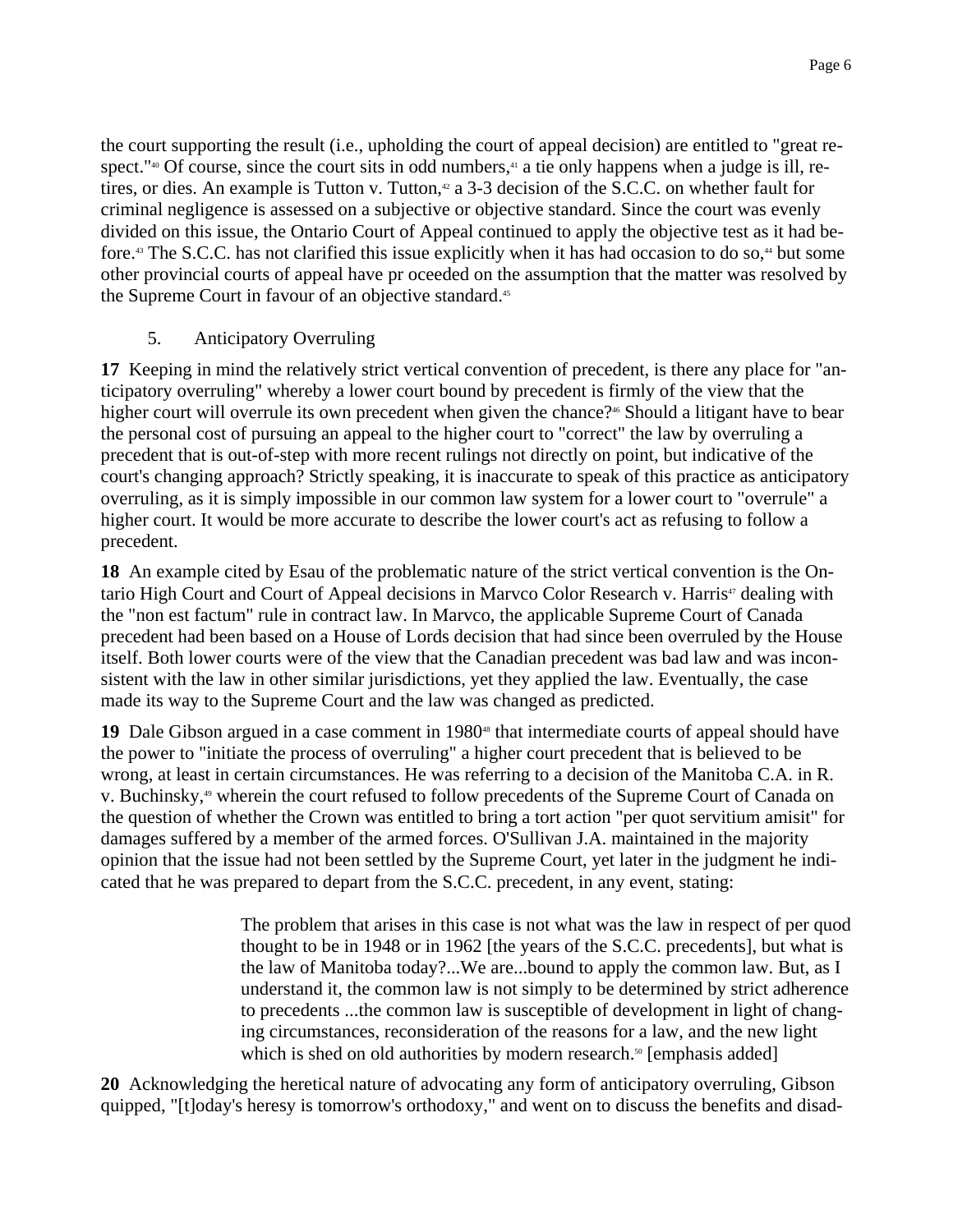vantages of such a practice. He noted that while the strict vertical convention of precedent serves the interests of consistency and predictability of the law, "consistency is not the only component of justice"<sup>51</sup> and argued that the "public is much more likely to respect a Court that is willing to be corrected where its decisions can be shown to operate unfairly, than one which insists on blind subservience to its rulings, right or wrong."52 Gibson emphasized that this power should be used sparingly, in fact only where there is a "strong likelihood" that the higher court will overrule its own precedent.

**21** On the facts of Buchinsky, Gibson doubted that the Manitoba C.A. would be vindicated in the end, and he was correct in that prediction. The Supreme Court overturned the decision of the C.A. and restored the trial judgment, noting that the trial judge had correctly interpreted "the decisions of this Court ... which are binding on the courts of Manitoba."53 While Gibson approved of the general, albeit heretical, principle behind anticipatory overruling, he correctly pointed out that it should be employed only in the clearest of cases.

**22** As discussed below, the Supreme Court of Canada seems increasingly willing to reconsider and overrule even recent decisions in the Charter era. In this context, it might be argued that the case for anticipatory overruling by intermediate courts is stronger than it might have been at the time Gibson wrote his case comment in 1980. However, the reality is that there are very few cases where it can truly be said that an overruling by the S.C.C. is very likely or inevitable (as opposed to the C.A. simply disagreeing with the precedent of the S.C.C.).

**23** While this issue has been rarely debated in Canada, in the United States there exists a long history of intermediate appellate courts disregarding applicable U.S. Supreme Court precedents, predicting that the higher court will eventually overrule itself. Until 1989, the U.S. Supreme Court had not expressly disapproved of this practice, despite having a number of occasions on which it could have done so.<sup>54</sup> However, in Rodriguez de Quijas v. Shearson/American Express, Inc.,<sup>55</sup> the Court overruled an earlier precedent (as anticipated by various appellate courts), but all members of the court expressly decried the concept of anticipatory overruling. Justice Kennedy wrote:

> We do not suggest that the Court of Appeals on its own authority should have taken the step of renouncing Wilko. If a precedent of this Court has direct application in a case, yet appears to rest on reasons rejected in some other line of decisions, the Court of Appeals should follow the case which directly controls, leaving to this Court the prerogative of overruling its own decisions.<sup>56</sup>

**24** Therefore, for now, even in the U.S., anticipatory overruling has been rejected.

# III. HORIZONTAL CONVENTION OF PRECEDENT

**25** The subject of when and how a court will overrule one of its own decisions has received considerable attention in appellate courts across Canada, including the Supreme Court, in recent years. A classic case of a court overruling itself is the U.S. Supreme Court decision in Brown v. Board of Education, $57$  which overruled the separate but equal doctrine from Plessy v. Ferguson<sup>58</sup> and held that racially se gregated schools violated the Equal Protection guarantee in the U.S Constitution. The U.S. Supreme Court has generally been more willing to overrule itself than have some other high courts in the English common law tradition. In particular, the House of Lords strictly maintained the horizontal convention of precedent until 1966,<sup>59</sup> refusing to recognize its own power to overrule its decisions and leaving it to Parliament to correct any decisions believed to be unjust or unwor kable.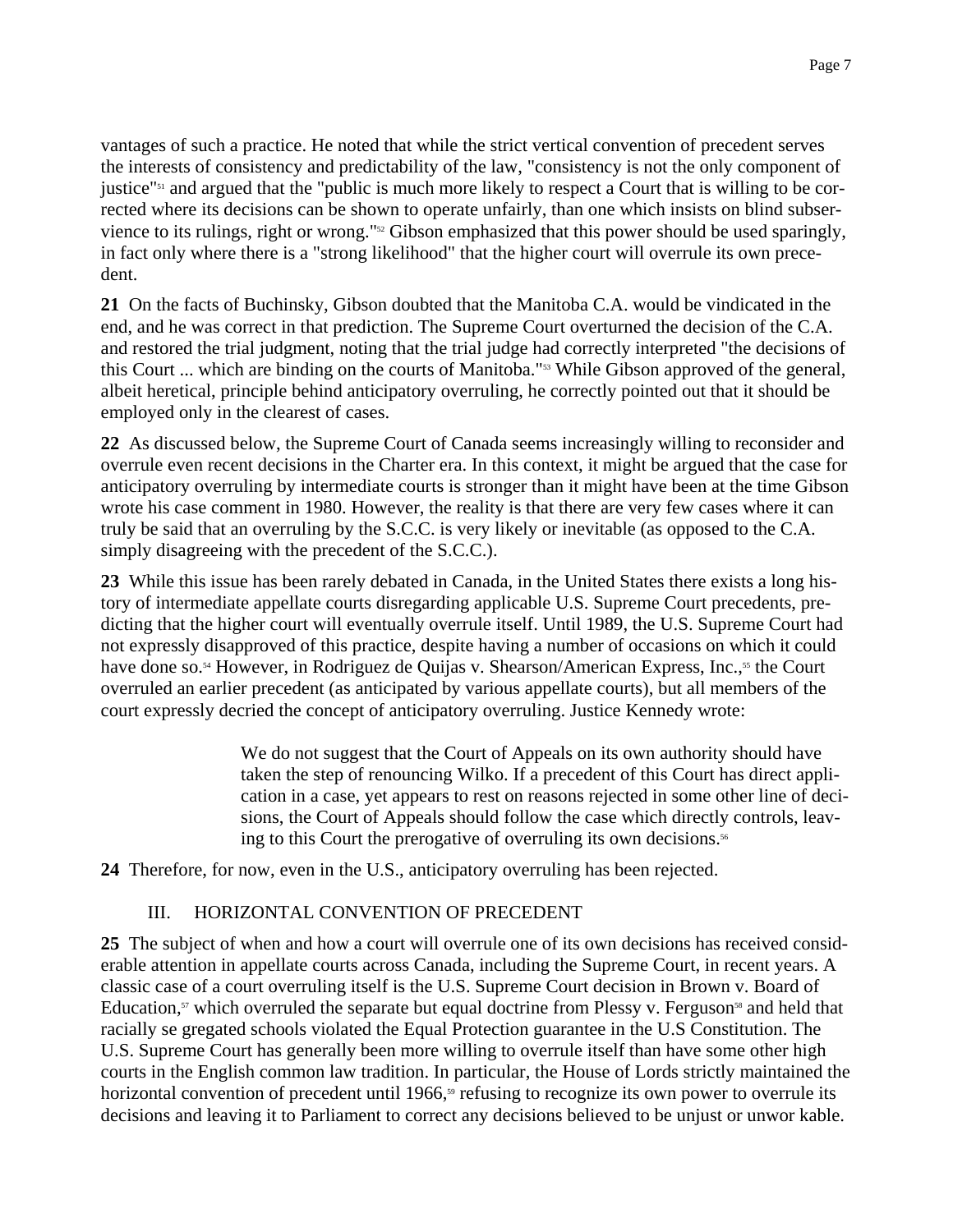However, it was in that year that the Lord Gardiner L.C. delivered the following statement on behalf of himself and the entire House:

> Their Lordships regard the use of precedent as an indispensable foundation upon which to decide what is the law and its application to individual cases. It provides at least some degree of certainty upon which individuals can rely in the conduct of their affairs, as well as a basis for the orderly development of legal rules.

> Their Lordships nevertheless recognize that too rigid adherence to precedent may lead to injustice in a particular case and also unduly restrict proper development of the law. They propose therefore to modify their practice and, while treating former decisions of this House as normally binding, to depart from previous decisions when it appears right to do so.

In this connection they bear in mind the danger of disturbing retrospectively the basis on which contracts, settlements of property and fiscal arrangements have been entered into and also the special need for certainty in the criminal law.

This announcement is not intended to affect the use of precedent elsewhere than in this House. $60$ 

**26** This well-known statement captures the key tensions that arise when considering whether it is appropriate to overrule a precedent. On the one hand, there is the quest for certainty and predictability, which is seen as particularly important in private law matters where parties have relied on a particular statement of the law in ordering their affairs. Underlying the House of Lords previous position against overruling was the notion that once a matter has been determined, it should be left to the democratically elected legislature to change it. However, on the other side of the equation, Lord Gardiner L.C. acknowledges that strict adherence to precedent can lead to injustice (particularly where Parliament does not step in to redress a known problem or defect in the law). In addition, there is an allusion to the fact that without recognizing the power to overrule, our highest courts' law-making role would be "limited to 'filling in gaps' rather than moulding and updating the common law to keep abreast of social needs or abstract demands for better justice in the law."<sup>61</sup>

**27** A recent decision of the Judicial Committee of the Privy Council in Lewis v. Attorney General of Jamaica<sup> $\alpha$ </sup> reveals that there are still those who maintain the view that a final court of appeal's own precedent should be followed, even when that court believes the precedent to be wrongly decided.<sup>63</sup> In Lewis, a majority of the J.C.P.C. overruled its own precedents on a variety of issues relating to judicial review of the exercise of the royal prerogative of mercy in death penalty cases. In dissent, Lord Hoffman stated that he believed the precedents limiting the availability of judicial review in such cases were correctly decided. However, he went on to state that even if he believed them to be wrongly decided, the precedents should nevertheless be followed. In a case literally concerned with whether people lived or died, and given the trend in final courts of appeal in recent years, $\alpha$  this is an anomalous view.<sup>65</sup> As discussed below, such a strict approach to the horizontal precedent has been rejected in Canada, both at the Supreme Court and provincial appellate court level.

**28** Even those who maintain a strict view of the horizontal convention in final courts of appeal generally recognize the power to distinguish or refuse to follow a precedent where factual circumstances or legal principles have changed since it was decided, where it was held to be per incuriam,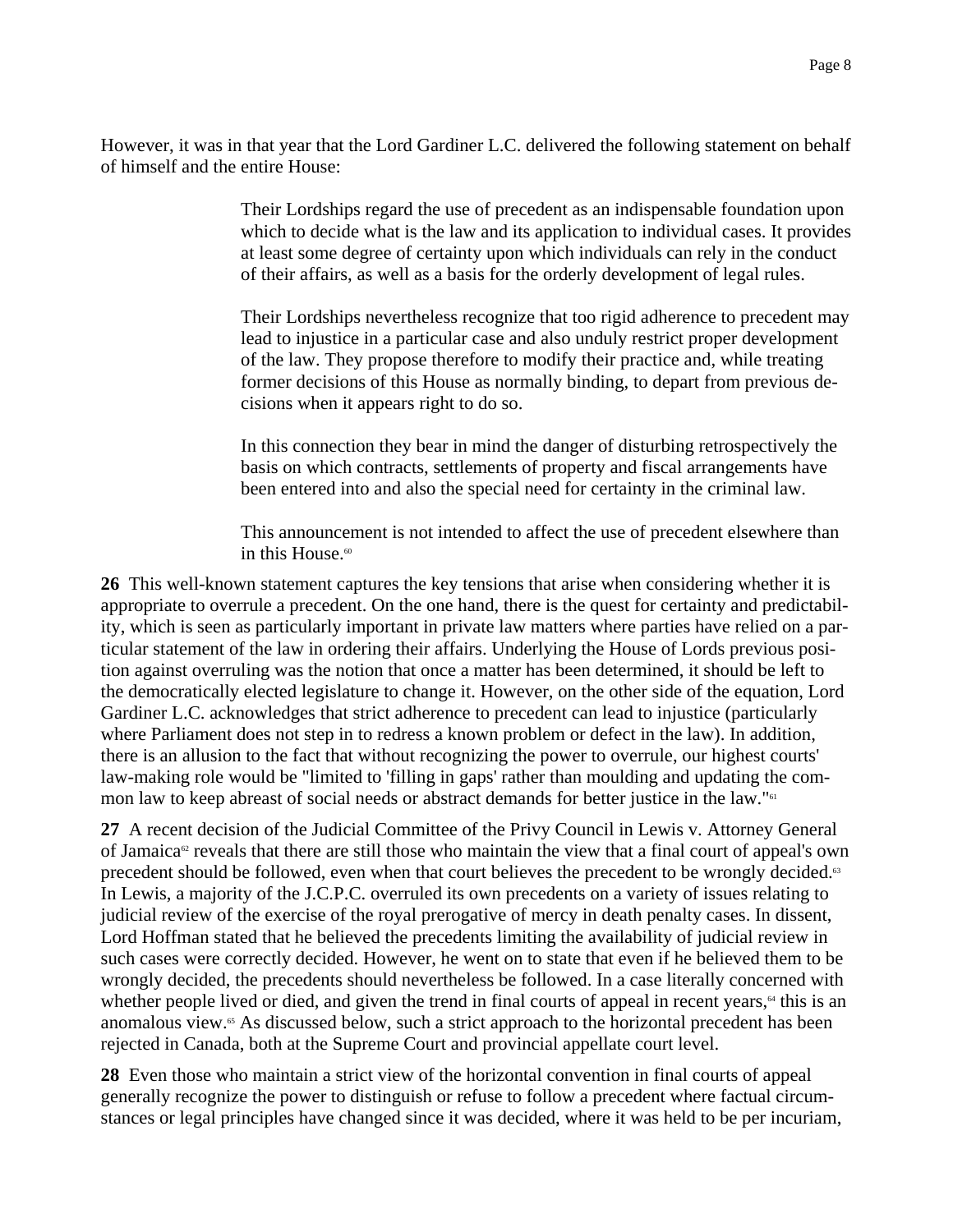or where it has been found to be unworkable in practical application.<sup>66</sup> The difficulty arises where none of these criteria are met, yet the later court simply considers the precedent to be wrong. As described by Bruce Harris, "[w]here the precedent is considered to be merely wrong, the later final appellate court believes that the earlier decision should have been reasoned in an alternative way to produce a more just result."<sup>67</sup>

**29** The idea that, in such cases, a subsequent court should not substitute its own view of the matter for that of the earlier court has been described as the "no new reasons" justification for maintaining stare decisis,<sup>68</sup> and may, in some courts, be relied on as a presumption against overruling a "merely" wrong" precedent. For example, in the U.S. Supreme Court decision in Planned Parenthood of Southeas tern Pennsylvania et al. v. Casey, Governor of Pennsylvania, et al., O'Connor, Kennedy and Souter JJ. said, in referring to the precedent of Roe v. Wade on abortion, the Court could not pretend to be reexaming the prior law with any just ification beyond a present doctrinal disposition to come out differently from the Court of 1973. To overrule prior law for no other reason than that would run counter to the view repeated in our cases, that a decision to overrule should rest on some special reason over and above the belief that a prior case was wrongly decided.<sup>®</sup>

**30** Harris has reviewed the trend in final common law courts of appeal toward a greater willingness to overrule their own precedents.<sup>70</sup> He argues forcefully for the reversal of the presumption against overruling "merely wrong" precedents in favour of a presumption that wrong precedents should be overruled "unless their retention can be justified in the circumstances by overriding stare decisis values."71 Ultimately, he argues for a transparent exercise of discretion to depart from precedent after balancing the competing interests at stake. The court should weigh the consequences of perpetuating a wrong precedent against the values, when examined in context, of observing stare decisis. Harris has added to the traditional justifications for overruling a precedent and put forward the following eight considerations relevant to a decision to overrule or defer:

- (i) whether the precdent can be distinguished based on changing facts or law;
- (ii) whethere the precedent was reached per incuriam;
- (iii) whether precedent has proved unworkable;
- (iv) whether any reasons have been advanced on appeal which were not considered in the earlier case (going beyond the standard for per incuriam)'
- (v) whether the later court now views the precedent to be wrong (i.e., the court now gives different weight or priority to the considerations weighed in the earlier case);
- (vi) whether the vales underlying error correction or "doing justice" as it is now perceived outweigh the values advanced to by adherence to stare decisis (here is where the presumption would now be in favour of correction);
- (vii) whether the perceived error or injustice is likely to be swiftly corrected by the legislature (note that where interpretation of a written constitution is involved, simple amendment is not possible); and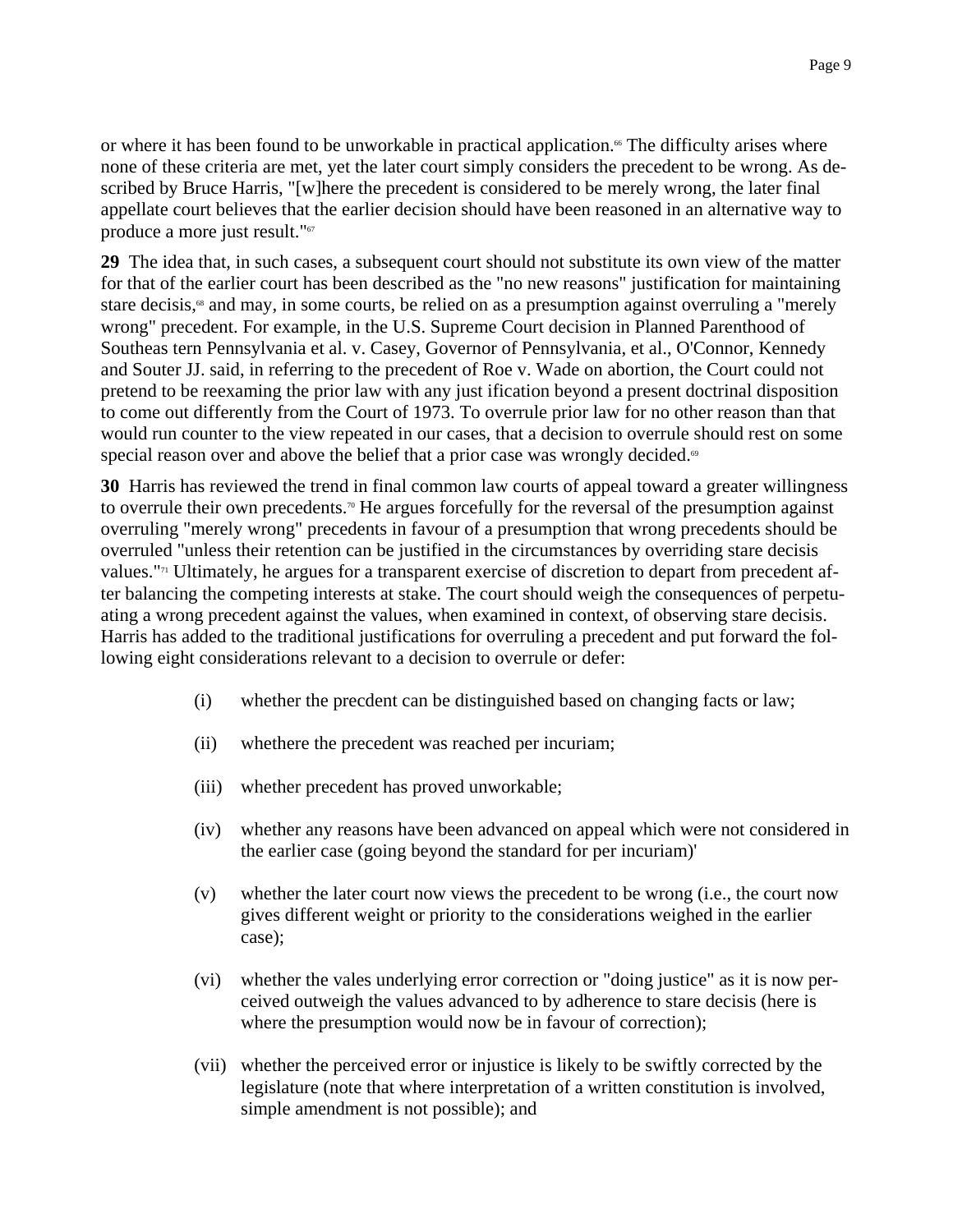# (viii) whether fundamental principles of human and civil rights are involved.

**31** As we shall see, the latter consideration has contributed to a greater willingness on the part of the Supreme Court of Canada to overrule precedents in the Charter era. In addition, Canadian appellate courts have adopted a pragmatic balancing approach of the benefits and disadvantages of overruling a precedent (Harris' sixth consideration) and seem to be moving toward a presumption that "merely wrong" precedents should be overruled, absent compelling considerations to the contrary.

#### 1. Supreme Court of Canada

**32** From the time appeals from the S.C.C. to the J.C.P.C. were abolished in 1949, the incremental process of the S.C.C. developing a uniquely Canadian body of law was underway, $\frac{1}{2}$  and this process included the court becoming more comfortable with the practice of distinguishing and, eventually, overruling precedents.73 Beginning in the late 1970s and early 1980's, the Supreme Court of Canada demonstrated a willingness to overturn its own (or pre-1949 J.C.P.C.) precedents where, in the words of Dickson J. (as he then was), "compelling reasons" existed.<sup>74</sup> Such a move was not surprising, given that the Court was led at the time by Chief Justice Bora Laskin who had long been critical of the strict approach to stare decisis practiced in the Supreme Court of Canada and the Ontario Court of Appeal, as well as of the fidelity that had been shown to English law over the creation of uniquely Canadian precedents. By the time Brian Dickson became Chief Justice, presiding over the formative years of Charter jurisprudence in Canada, it became clear that the S.C.C. would not be bound by any strict formula in deciding whether to overrule its own decisions, particularly preCharter ones. Beginning with his dissent in Bernard v. The Queen,<sup>75</sup> Dickson C.J. recognized at least four factors that tended to favour overruling, including (1) whether the precedent is consistent with the Charter, (2) whether it has been attenuated by subsequent cases, (3) whether it creates uncertainty, and (4) in a criminal case, whether it operates to the detriment of accused persons.<sup>76</sup> In R. v. Chaulk,<sup> $\pi$ </sup> a majority of the court relied on these factors to overrule Schwartz v. The Queen<sup>78</sup> on the meaning of the word "wrong" in the insanity (now mental disorder) defence.

**33** Two years ago, in R. v. Henry,<sup>79</sup> the Supreme Court was called upon to reconsider a line of cases interpreting s. 13 of the Charter, the right against selfincrimination. The cases, Dubois v. The Queen,<sup>80</sup> R. v. Mannion, <sup>81</sup> R. v. Kuldip,<sup>82</sup> and R. v. Noel,<sup>83</sup> all dealt with various aspects of whether and how an accused's prior statement or testimony could be used in a subsequent trial. In Henry, the two accused were convicted of first degree murder in a re-trial in which they were cross-examined on prior inconsistent testimony they had given at their first trial. Defence counsel asserted on appeal that the accused were entitled to protection by virtue of s. 13 from exposure to contradictory testimony they had given voluntarily in the earlier trial.

**34** In rejecting this interpretation of s. 13, a unanimous Supreme Court in Henry overruled Mannion , a 19 year-old precedent, which had held that an accused could not be cross-examined on prior inconsistent testimony given at an earlier trial where the accused had testified voluntarily. The court also overruled in part Kuldip, a post-Mannion decision, in which it was held that an accused could only be cross-examined on such prior testimony where the purpose was to impeach credibility, rather than to incriminate the accused. The court in Henry took the view that the decisions in Mannion and Kuldip had strayed from the purpose of s. 13 which was first recognized in Dubois, namely to "protect individuals from being indirectly compelled to incriminate themselves."<sup>84</sup> Those decisions had not drawn any distinction between being confronted in crossexamination by prior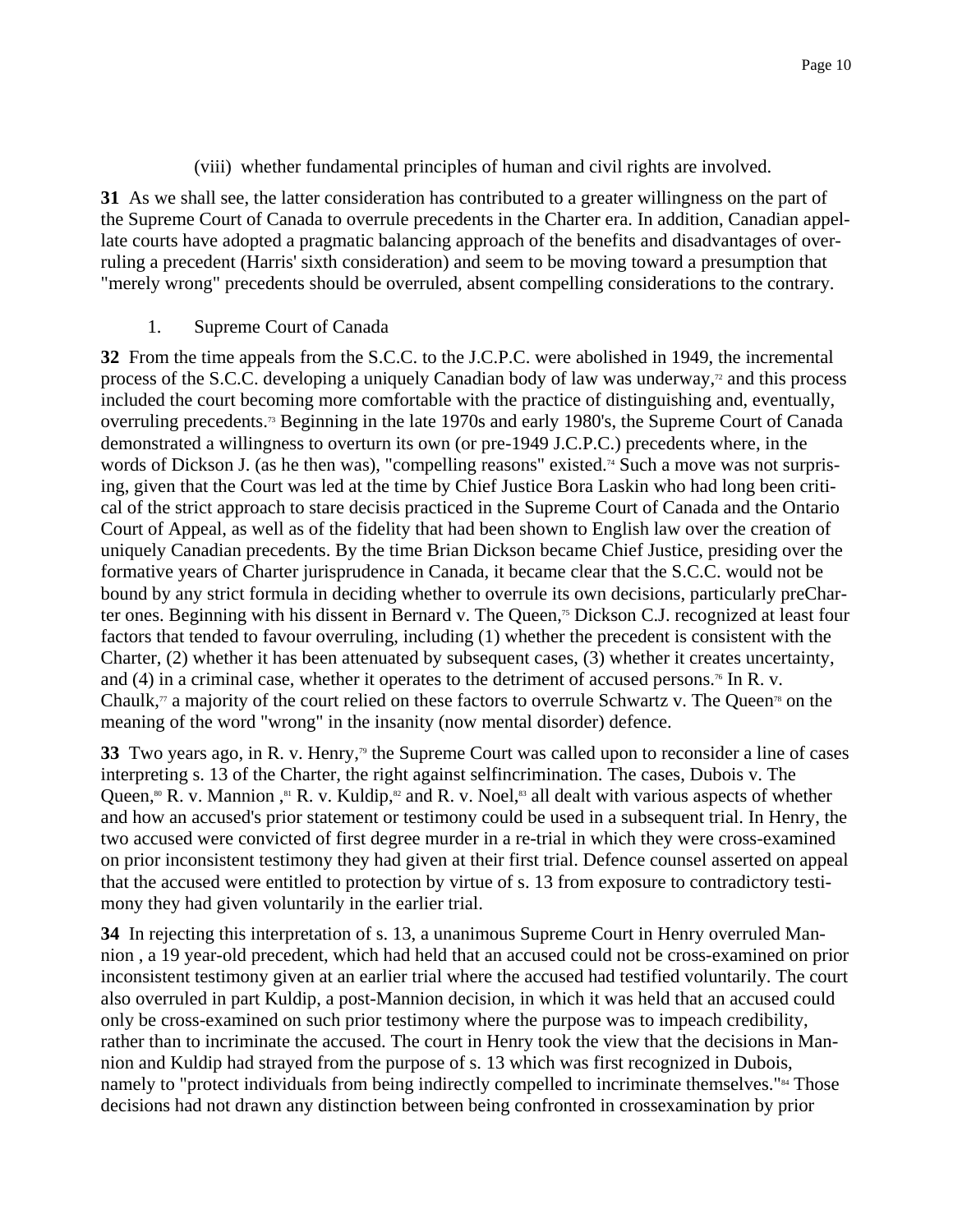compelled evidence (where the accused is entitled to protection by s. 13) and being confronted with prior testimony given by the accused voluntarily at his or her own trial (where the accused is not entitled to protection from "self-incrimination" by s. 13). They had erred in treating both compelled and voluntary testimony as equally deserving of protection, and drawing an unworkable distinction in Kuldip between cross-examination to impeach and crossexamination to incriminate.

**35** The court in Henry acknowledged that it "should be particularly careful before reversing a precedent where the effect is to diminish Charter protection."85 In the result, it overruled one aspect of the case law that has been beneficial to the accused (the Mannion rule that an accused could not ordinarily be cross-examined on prior voluntary testimony) and one aspect that had been favourable to the Crown (the Kuldip rule permitting cross-examination on all prior testimony provided it was used to impeach credibility, rather than to incriminate the accused). According to Binnie J., "[t]he result of a purposeful interpr etation of s. 13 is that an accused will lose the Mannion advantage in relation to prior volunteered testimony but his or her protection against the use of prior compelled testimony will be strengthened."<sup>86</sup> [emphasis added].

**36** In a manner consistent with other S.C.C. decisions in the last decade of the Charter era, the court in Henry did not spend much time explaining its ability to overrule its own precedents, beyond noting that there were three "compelling reasons" to overrule in this case.<sup>87</sup> The first compelling reason was the court's view that Mannion had adopted an interpretation of s. 13 that was inconsistent with that provision's purpose. A second compelling reason was said to be the unworkability of the Kuldip distinction between cross-examination to incrim inate and cross-examination to impeach, a conclusion that was only reached after experience trying to implement it. In fact, both the Crown and defence in Henry acknowledged the problematic nature of this distinction, although they disagreed about the solution to that problem<sup>88</sup> (the Crown wanted more fre edom to crossexamine the accused, while the defence wanted virtually none). Finally, the third compelling reason was said to be the unfair dilution of s. 13 protection against subsequent use of compelled testimony by the decision in earlier cases to lump it in together with testimony given by the accused voluntarily, and therefore permitting some cross-examination on it with the real potential for incrimination.

**37** While the Supreme Court stated in Henry that its practice is "against departing from precedents unless there are compelling reasons to do so" and that such departures are "rare",<sup>89</sup> the reality is that compelling reasons have been found quite regularly in the post-Charter era.<sup>90</sup> This is not to suggest that overruling pr evious decisions now thought to be incorrect is inappropriate. The reality is that it is sometimes difficult to predict in advance that a newly articulated approach or principle will be unworkable or lead to unintended consequences or inequities. It is preferable that the court squarely face up to these challenges and admit error or unworkability where it is evident, rather than to distinguish cases on spurious or technical grounds or continue to apply a law thought to be unjust.

# 2. Provincial appellate courts

**38** The ability of intermediate courts of appeal (such as the Federal Court of Appeal and the various provincial appellate courts in Canada) to overrule their own precedents has been treated differently than that for final courts of appeal. A factor in favour of limiting the power to overrule is found in the fact that, unlike final courts of appeal, intermediate appellate courts generally do not sit en banc (with all members of the court), but rather in panels of three me mbers of a much larger court. If one panel of three members of the court was not bound to follow a decision of a different panel of three, the state of the law would be quite uncertain.<sup>91</sup>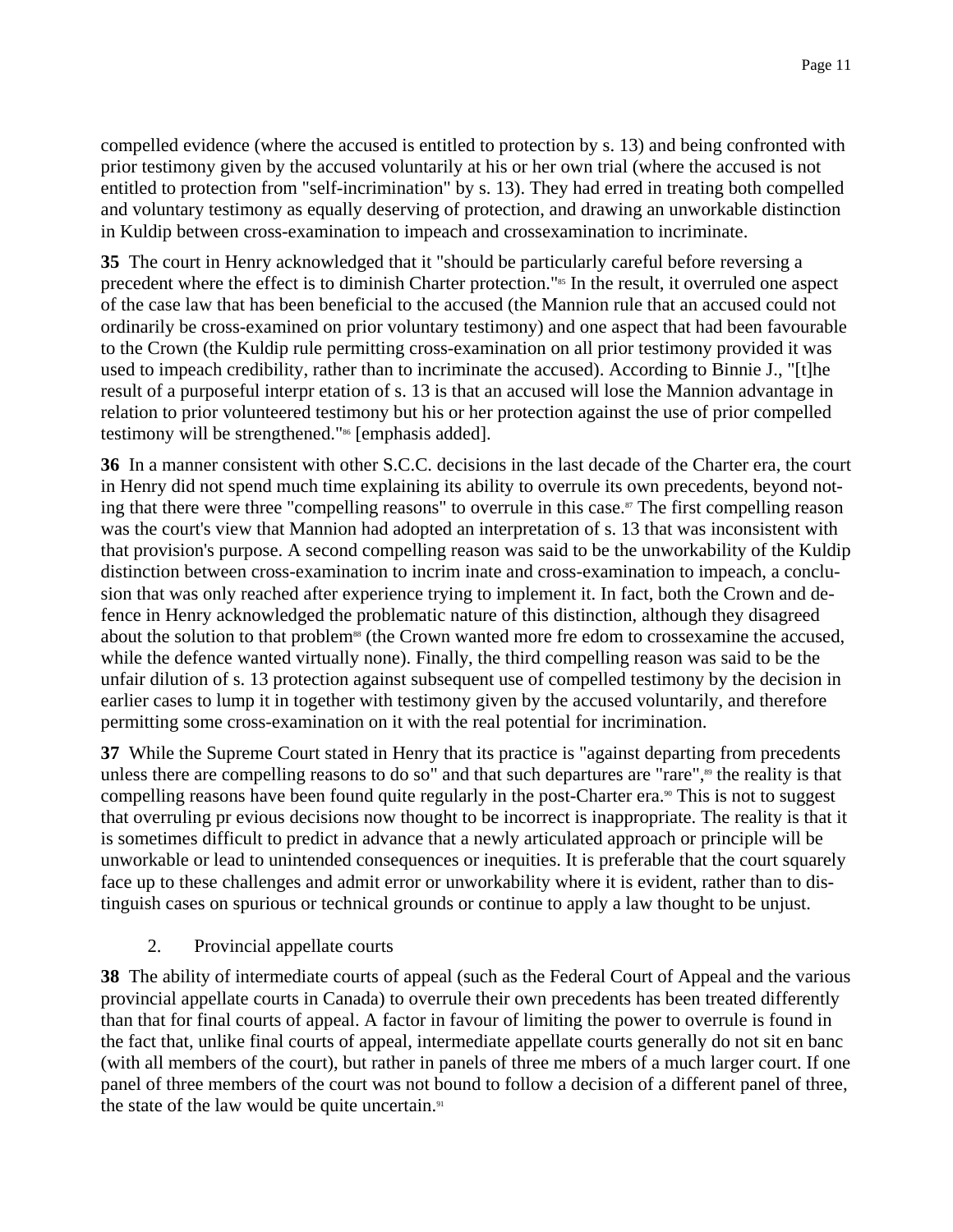**39** The strictest approach to this power is that set out by the English Court of Appeal in Young v. Bristol Aeroplane Co. Ltd.<sup>92</sup> In Young, Lord Greene M.R., on behalf of the Court, held that, subject to three exceptions, the Court of Appeal was bound by its own previous decisions. Those exceptions were (1) when faced with a previous conflicting decision of the Court of Appeal it could choose which to follow, (2) when a previous decision had been impliedly overruled by a subsequent decision of the House of Lords, and (3) when a decision of the Court of Appeal was given per incuriam, it need not be followed. Over the years, a few other exceptions have been added, such as that the strict approach to stare decisis does not apply where the liberty of the subject is at issue, such as in criminal cases,<sup>93</sup> but the ability to overrule itself remains quite limited.

**40** Until quite recently, most provincial appellate courts in Canada did not consider themselves bound by horizontal stare decisis in a manner similar to the English Court of Appeal. The Ontario Court of Appeal was the exception, having taken the view, at least in civil matters, that it ought not to overrule its own decisions, even those thought to be wrong.<sup>94</sup> Writing in 1978, George Curtis attributed the intermediate appellate courts' relative level of comfort with overruling their own precedents to such factors as the enormous geographic scope of Ca nada and the reality that these courts were the de facto courts of last resort for the vast majority of cases coming before them.<sup>95</sup> For example, in a 1975 decision,<sup>96</sup> Freedman C.J.M. made clear his willingness to overturn precedent in appropriate cases:

> Let me at once express my belief that we do not lack the power to d epart from an earlier decision of this Court. It is a power that will of course be exercised only in rare circumstances. But if the circumstances are deemed appropriate and we are convinced that the earlier decision was incorrect we should be guided by the principle that it is no part of the function of any Court to make error perpetual.97

**41** However, in John Deere v. Firdale Farms Ltd.,<sup>98</sup> both the majority and dissenting opinions in the Manitoba Court of Appeal seemed to take a more restrictive view, citing Young v. Bristol Aeroplane. The court sat a five-person panel and a majority of three justices overruled the court's earlier decision in Royal Bank of Canada v. J.I. Case Canada Inc.<sup>99</sup> However, in doing so, Twaddle J.A. seemed to approve of the Young approach, while relying on the "rare" exception from postYoung cases to the effect that a decision of an intermediate court of appeal could be considered per incuriam and need not be followed where it was "demonstrably wrong" or made in "manifest error."<sup>100</sup> Apparently gone is the more relaxed approach of Freedman C.J.M. that an earlier decision could be overruled if considered simply incorrect. (unclear here, for is not Twaddle using the mistake doctrine?) The two dissenting justices, O'Sullivan and Huband JJ., both of whom had decided Royal Bank of Canada, took a similarly restrictive view of the power to overrule, while also taking exception to the characterization of their earlier decision as "manifestly wrong." Huband J.A. stated, "[i]f Royal Bank v. Case was not a decision per incuriam, then it should be followed no matter what the individual views of the judges on this panel might be."101 O'Sullivan J.A. took the view that the 3-2 decision in John Deere to depart from Royal Bank of Canada represented only a "conflicting decision of this court" and noted that "future courts would have to choose between" the two conflicting authorities.102

**42** In Mellway v. Mellway,103 Monnin J.A. stated that a precedent of the Manitoba Court of Appeal can only be overruled by the Supreme Court of Canada or by a five-person panel of the court. This "panel of five" convention appears to have originated in British Columbia,104 but has since been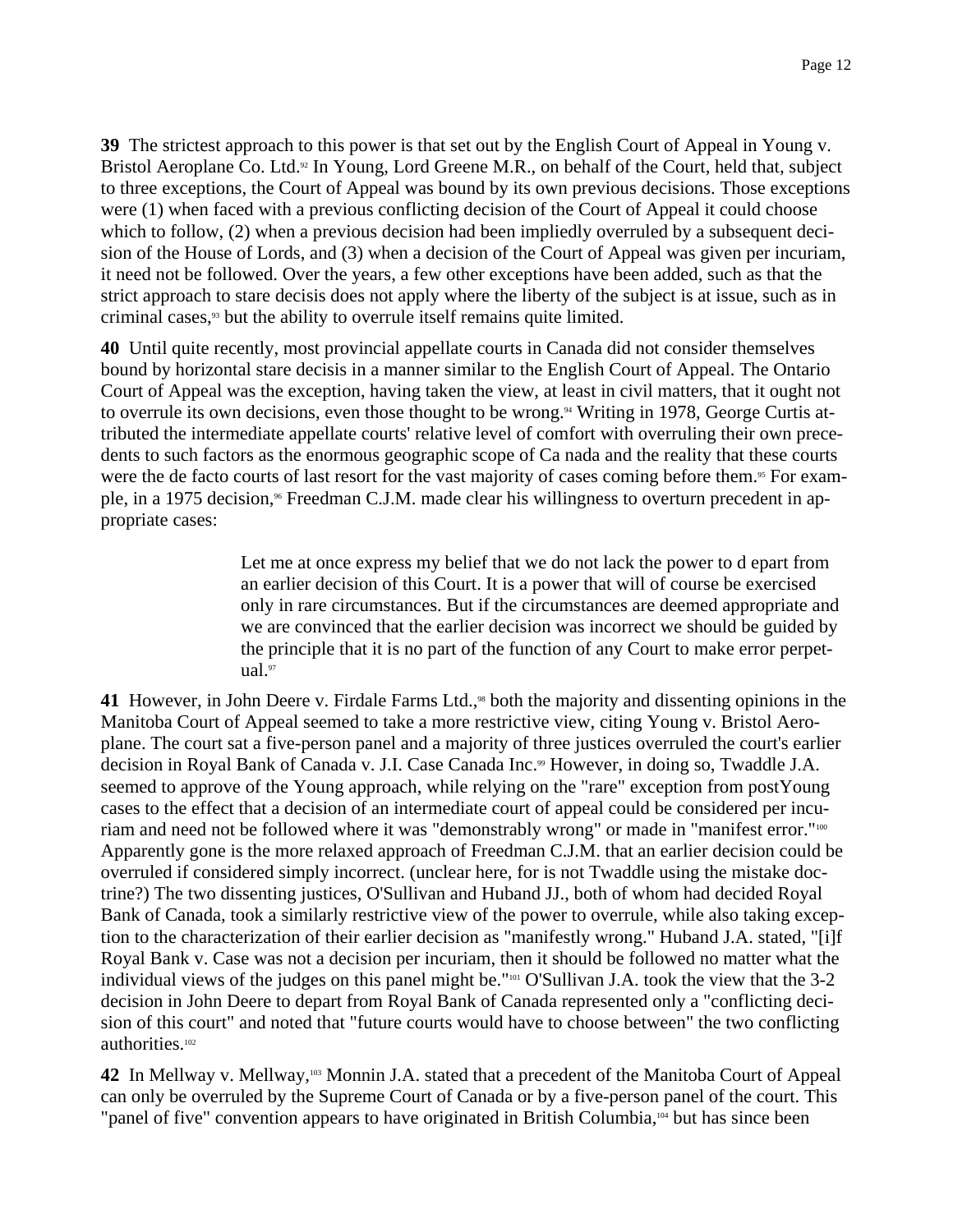adopted in other provinces,<sup>105</sup> on the basis that a three-person panel is simply disagreeing with, rather than overruling, a previous decision.106 However, there remains some dispute about whether a threeperson panel is empowered to overrule a precedent on the limited Young v. Bristol Aeroplane grounds (per incuriam, etc.), leaving the five-person panel for overruling on substantive grounds for incorrectness. For example, in United Brotherhood of Carpenters v. British Columbia (Labour Relations Board),107 a three-person panel of the British Columbia Court of Appeal held that "a threejudge panel may decline to follow a previous decision of the Court in certain circumstances," which includes, at least, where the per incuriam rule applies.<sup>108</sup>

**43** It should be noted that the Federal Court of Appeal has adopted a similar approach to overruling its own precedents, as exemplified in the following passage from a 1997 decision:

> although a decision of one panel of this court is not binding on another, it is incorrect to speak of a recent decision overruling an earlier one. The accepted rules of stare decisis dictate that both decisions are of equal weight. It is true that with the passage of time an earlier decision may fall into disfavour and, thus, lose its persuasiveness through application of various well-known judicial techniques. It is equally true that on occasion one panel expressly disapproves of an earlier decision where the principal author of that decision or the majority of that panel is now sitting on the subsequent case. More often than not the earlier decision was rendered from the bench or was decided per incuriam. Aside from these circumstances, the formal means for overruling an ea rlier decision is to have the Court strike an enlarged panel, as may be done where there are two conflicting decisions of the Court, or conflicting lines of authority, and the issue involved is deemed to be of fundamental significance to the jurisprudence in a particular area of federal law.109

44 This brings us to R. v. Neves,<sup>110</sup> the 2005 decision of a five-person panel of the Manitoba Court of Appeal, in which a 3-2 majority overruled R. v. Garoufalis.111 Garoufalis had held that ability to pay was irrelevant to the court's consideration of whether to impose a fine in lieu of forfeiture under s.  $462.37(3)$  of the Criminal Code. Steel and Freedman JJ.A. for the majority<sup>112</sup> cited with approval the view of Monnin J.A. in Mellway that a five-member panel is required for a "direct rejection" of a previous decision of the court.<sup>113</sup> They also cited Freedman C.J.M. in General Brake & Clutch for the proposition quoted above, namely that the court should not perpetuate its own errors.114 The majority in Neves went on to adopt the approach of the Ontario Court of Appeal in David Polowin Real Estate v. Dominion of Canada General Insurance Co.<sup>115</sup> for situations where neither the per incuriam nor the "manifest slip or error" exceptions to stare decisis applies. In such cases where the appellate court nevertheless believes the precedent to be wrong, it should

> weigh the advantages and disadvantages of correcting the error...focus[ing] on the nature of the error, and the effect and future impact of either correcting it or maintaining it. In doing so, this approach not only takes into account the effect and impact on the parties and future litigants but also on the integrity and administration of our justice system.<sup>116</sup>

**45** Having unanimously overruled a four year-old precedent in David Polowin, it is now clear that the Ontario Court of Appeal has abandoned its earlier adherence to the limited Young approach to overruling.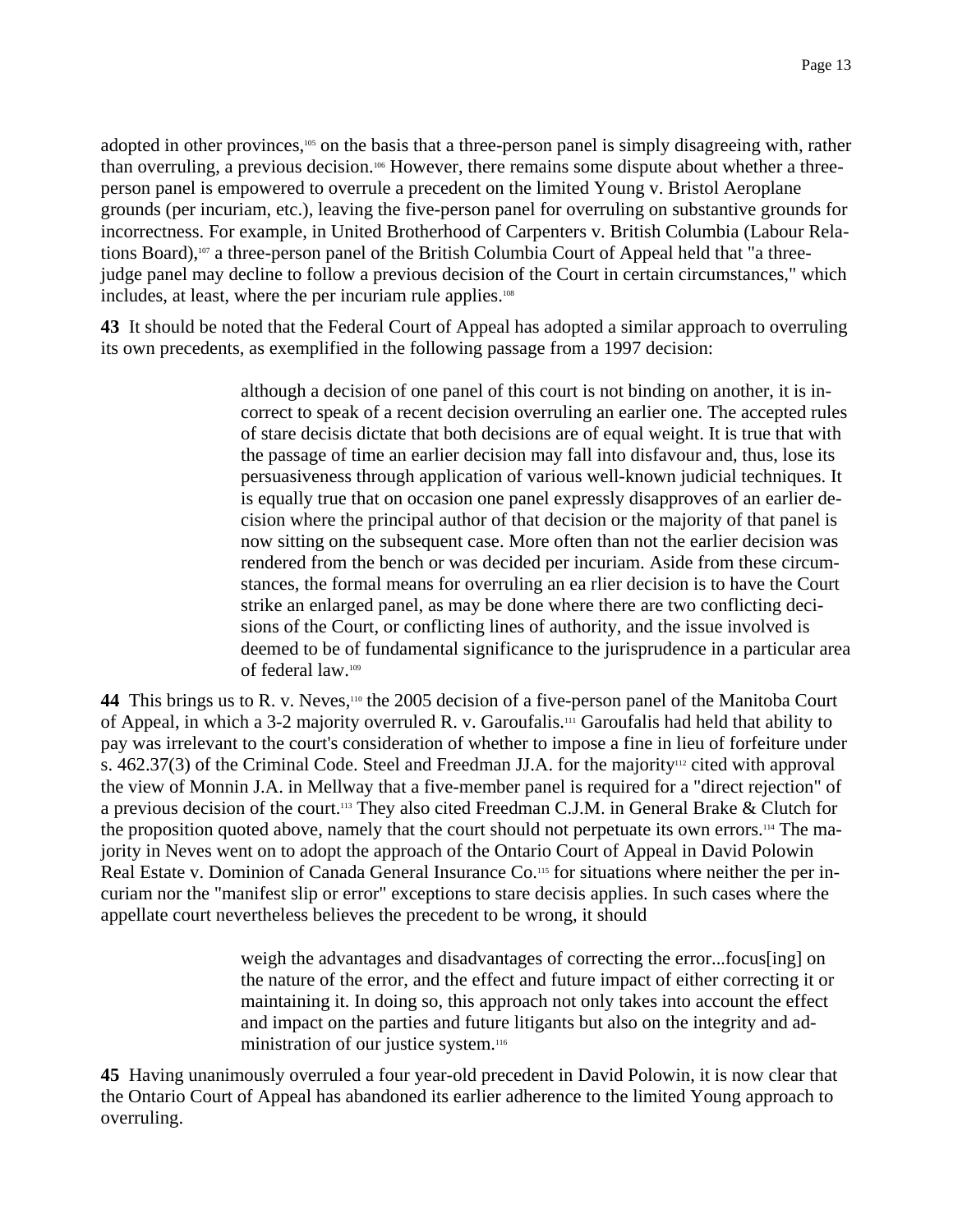**46** The real benefit of such the more principled, functional approach can be found in the fact that it does not require judges who believe a precedent to be wrong to shoehorn their decision to overrule into one of the limited exceptions such as those enumerated in Young and its progeny.117 Laskin J.A. refused to decide David Polowin on the basis of a number of limited and technical exceptions to stare decisis put forward by the insurers. Those exceptions included the per incuriam rule, the proposition that stare decisis does not apply to the interpr etation of contracts, the argument that the instant appeal involved a different question than the precedent, and a purported "special circumstances" exception.<sup>118</sup> Instead, the Ontario Court of Appeal in David Polowin and the majority of the Manitoba Court of Appeal in Neves undertook a more transparent, pragmatic attempt to consider how the values promoted by adherence to precedent on the one hand, and by error correction on the other, actually play out on the facts of the case. Both decisions cited the criteria from Chaulk and other S.C.C. decisions favouring overruling a precedent (including consistency with Charter values, attenuation by later decisions of the court, uncertainty caused by the precedent, and whether the overruling would be favourable to the accused). However, the nature of the cost-benefit analysis opened up other factors for consideration, such as whether decisions of other courts of appeal across the country contradict the precedent, whether the broader issues at stake are likely to recur in the future, whether there has been significant reliance on the precedent, whether the precedent is of recent vintage ("better then to correct an error early than to let it settle in"119), and whether the panel has the benefit of legislative history that the earlier court did not.

**47** Unlike the decision in David Polowin, Neves was not unanimous. The two dissenting justices (Huband and Monnin JJ.A.) were strongly of the view that "to maintain the principle of stare decisis in the circumstances of this case is the paramount consideration. If that principle can be sidestepped in this case, then the principle is eroded beyond recognition."<sup>120</sup> Significantly, they did not disa pprove of the approach in David Polowin. However, they argued that any factors favouring reconsideration of Garoufalis were trumped by the fact that the fiveperson court in the instant appeal could not agree that the precedent was wrongly decided<sup>121</sup> and that it is unprecedented for a divided court to overrule a unanimous decision simply on the basis that it was wrong.<sup>122</sup>

**48** Ideally, every decision to overrule a precedent would be unanimous. However, Canadian courts do not require unanimity for a decision to be considered binding. In the end, the substantive issue in Neves was resolved by the Supreme Court of Canada in its decision on a related appeal, R. v. Lavigne,123 in a manner that overruled the majority decision from Manitoba. The high court interpreted the relevant provision of the Code differently from both the majority and dissenting opinions in Neves, although in result closer to the dissent than to the majority.124 This does not necessarily mean that the majority in Neves should not have ruled as it did. However, since it was already known that the Supreme Court of Canada would be pronouncing on the issue in Lavigne, the argument for overruling the precedent to clarify the law in the province for future cases (a key factor in David Polowin) could not be relied on in Neves.<sup>125</sup> On this point, the Ontario Court of Appeal had said the following:

> I do not think that this court should be less willing to depart from its own decisions because the Supreme Court of Canada, our country's final court, can correct errors made by a provincial appellate court. For people in Ontario, the Court of Appeal for Ontario is the final court in the vast majority of cases. The Supreme Court grants leave rarely and does not ordinarily do so simply because it considers a provincial appellate court deci sion to be wrong. More is required to obtain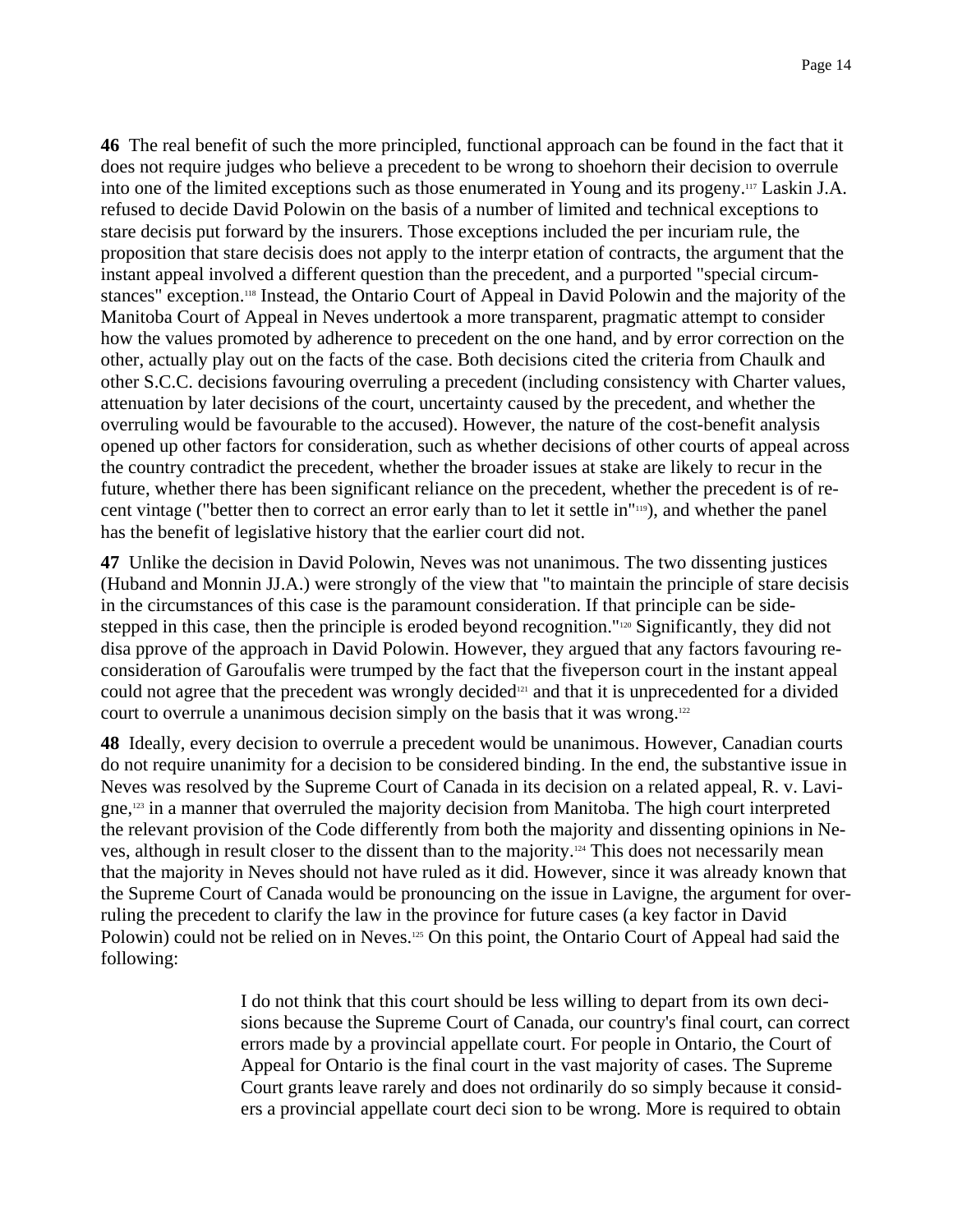leave--the case must raise an issue of public or national importance...If we dismiss these appeals because of stare decisis, it is not obvious that the appellants will obtain leave to appeal to our highest court.<sup>126</sup>

Therefore, it seems that we have come full circle to an approach remarkably similar to that described by George Curtis and Justice Freedman in the 1970s, where the likelihood (or not) that the Supreme Court of Canada will correct errors is a factor in favour of permitting greater latitude for provincial courts of appeal to overrule their own decisions. It seems that the liberal, functional approach to overruling in provincial courts of appeal is gaining momentum at a pace similar to the Supreme Court's increasing comfort level with overruling its own precedents now thought to be wrong or unworkable. However, there are still strong voices in favour of a more restrained approach.

3. Trial courts

**49** With respect to the horizontal convention of precedent at the trial level, the dominant approach is that, while not strictly binding, applicable decisions of the same court should be followed as a matter of judicial comity, unless certain circumstances exist.127 A leading decision is Re Hansard Spruce Mills,<sup>128</sup> in which Wilson J. of the B.C. Supreme Court expressed the matter in these terms:

> I have no power to override a brother judge. I can only differ from him, and the effect of my doing so is not to settle but rather to unsettle the law, because, following such a difference of opinion, the unhappy litigant is confronted with conflicting opinions emanating from the same Court and therefore of the same legal weight.<sup>129</sup>

**50** Wilson J. went on to say that a judge should only decline to follow a decision of the same court if (1) subsequent decisions have affected the validity of the previous decision, (2) it is demonstrated that some binding precedent or relevant statute was not considered (i.e., the decision was per incuriam), or (3) the judgment was not considered (i.e., it was given as an immediate decision without opportunity to consult authority).130

**51** Having said that, Manitoba judges have on occasion treated previous decisions of their colleagues as binding.131 A relatively recent example is the decision of Morse J. in Paul v. Manitoba (Chief Electoral Officer)132 involving a Charter challenge to the prohibition on prisoner voting in provincial elections.133 The case arose in somewhat unusual circumstances. Prisoners at Stony Mountain Penitentiary had successfully challenged the prisoner voting ban in provincial legislation in a decision before Scollin J. in 1986.134 However, with only a short time before the provincial election, the court declined to order the Chief Electoral Officer to actually make prisoner voting a reality. The prisoners' appeal of that remedial decision was denied by the Court of Appeal (it was 17 hours before the polls opened). The Attorney General then filed an appeal but did nothing to prosecute it for two years. In the mean time, the same prisoners (Arnold Badger and others) brought an action challenging the constitutionality of the federal prisoner voting ban. In that case, Hirschfield J. declared the federal law unconstitutional,<sup>135</sup> but an appeal to the Manitoba Court of Appeal was allowed, upholding the federal voting ban as valid.<sup>136</sup> In a separate pr oceeding, the Court of Appeal refused to exercise its discretion to revive the appeal of the Scollin J. decision concerning the validity of the provincial voting ban.137 It was with this background that Paul was heard and the first Badger decision followed (i.e., the provincial voting ban was declared invalid), notwithstanding the C.A. decision in the second Badger case which had upheld the federal voting ban and had arguably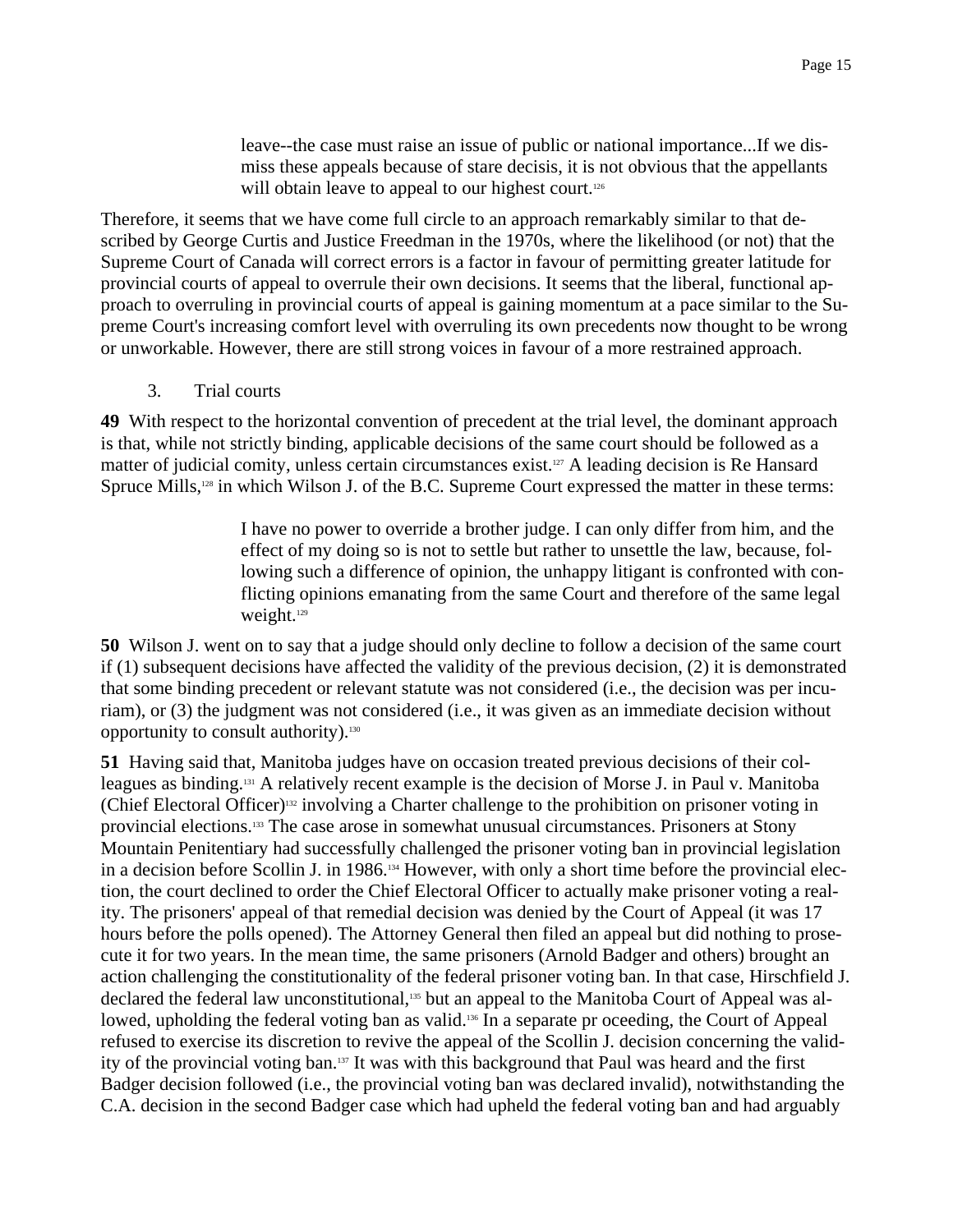cast doubt on the first Badger decision. In response to the argument that he should consider "Badger No. 1" impliedly overruled by the Court of Appeal decision in "Badger No. 2," Morse J. said the following:

> In my judgment, however, I do not have the right or authority to declare valid legislation which another judge of this court has declared to be of no force or effect or invalid by reason of inconsistency with the Charter. If this is to be done, it must, in my opinion, ...be done by the Court of Appeal.<sup>138</sup>

**52** Such an approach to following trial level decisions seems anomalous, and may have been adopted by the court due to the nature of the issue, namely upholding a Charter right that had been vindicated in the earlier case. On the other hand, there are examples of trial judges (at the provincial court and superior court level) taking the view that they are free to depart from a decision of the same court,<sup>139</sup> often citing the words of Lord Goddard C.J. in Police Authority for Huddersfield v. Watson:140

> I think the modern practice, and the modern view of the subject, is that a judge of first instance, though he would always follow the decision of another judge of first instance, unless he is convinced the judgment is wrong, would follow it as a matter of judicial comity. He certainly is not bound to follow the decision of a judge of equal jurisdiction. He is only bound to follow the decisions which are binding on him, which, in the case of a judge of first instance, are the decisions of the Court of Appeal, the House of Lords and the Divisional Court.141

**53** With the high number of trial judges at work in a given jurisdiction (for example, the Ontario Superior Court has over 250 members), a plethora of conflicting decisions is undesirable. However, it is also well-known that trial judges often do not have the benefit of full argument and case law on the legal matters they must decide. As such, the dominant approach is that articulated in Re Hansard Spruce Mills, and is generally understood to be based on the idea of nonbinding comity (i.e., respect for opinions of the same court) with freedom to depart for good re ason. However, some judges seem to treat the notion of comity as essentially binding them to follow the previous decision, $142$ while others consider themselves free to disagree with a previous decision (for they cannot be understood to "overrule" it) if they think it incorrect.143 As suggested by Esau, the uncertainty in regard to the horizontal precedent at the trial court level is unsatisfactory.<sup>144</sup> Borrowing a page from the appellate decisions in David Polowin in Neves, we may start to see an effort made by trial judges to weigh the benefits and disadvantages of following previous decisions of the same court.

# IV. CONCLUSION

**54** In a recent article entitled "Advocacy in Jurisprudential Appeals,"145 Justice Rosalie Abella cited Iacobucci J. for the proposition that "laws get changed when the court thinks the law needs incremental changes to 'bring legal rules into step with a changing society.' In other words, judges make law reluctantly and infrequently, legislatures do it for a living. This I think, is how most judges feel."146 Don Stuart has suggested that precedent is only one of the "working ingredients" of judicial decision-making, particularly at the Supreme Court of Canada level, "achiev[ing] a compromise between a goal of certainty and predictability and one of flexibility."<sup>147</sup> The recent treatment of precedent in Canada, particularly the horizontal convention, seems to confirm this view. On the other hand, we have seen the Supreme Court of Canada take a stricter view than some would like to the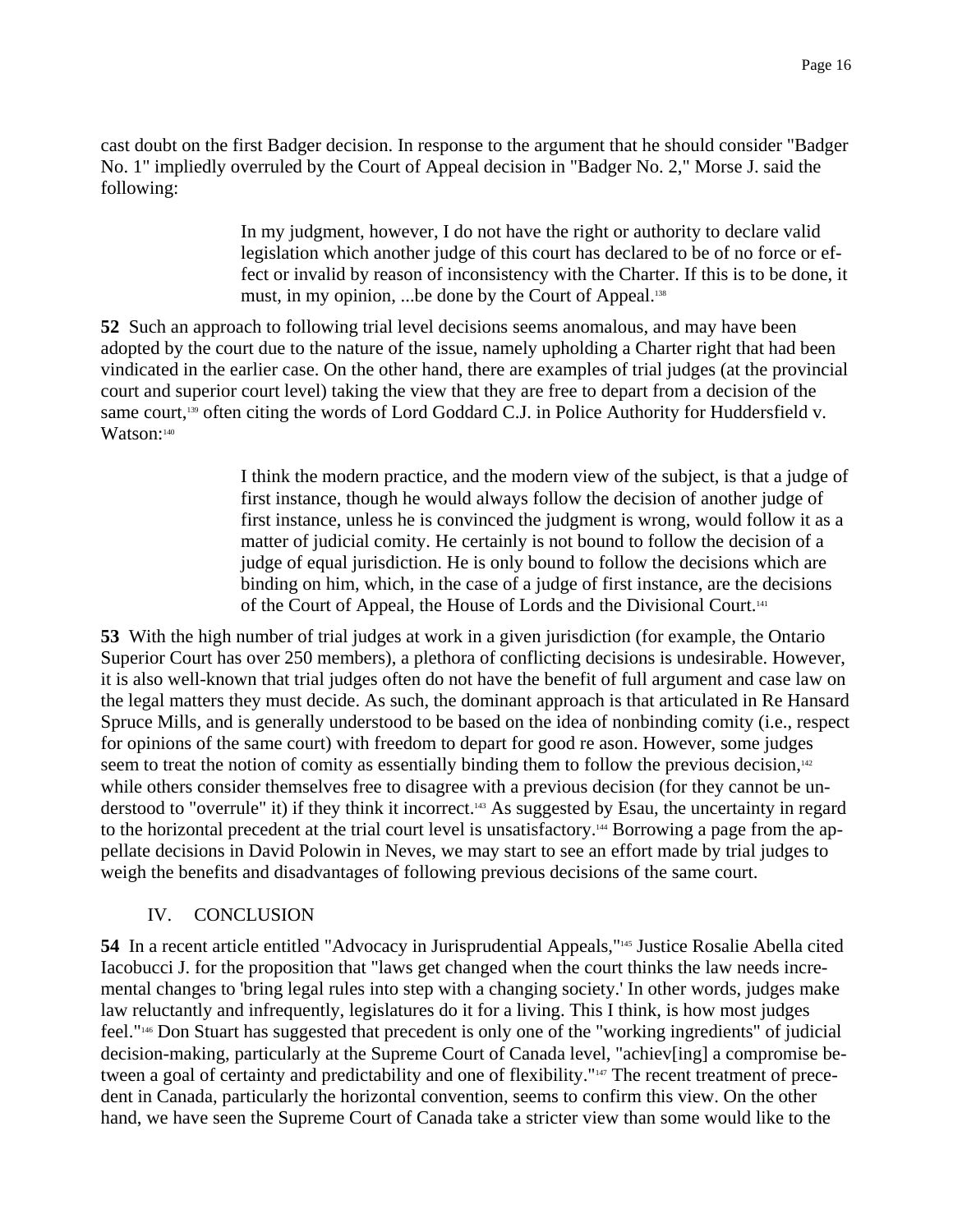vertical convention of precedent, particularly the precedential value of "authoritative obiter" from that court.

**55** A more flexible, functional approach to precedent arguably discourages a kind of formalistic reasoning that may result if judges are not permitted to consider the merits of a particular rule, as well as a tendency to "find another way around" a problematic precedent, rather than to address it forthrightly. After all, judging requires judgment, which means considering the admittedly slippery concept of whether justice is done by maintaining or changing a legal rule.<sup>148</sup> Huband J.A. in Neves has correctly observed that the doctrine of stare decisis is being eroded not, I would suggest, "beyond recognition," but eroded nonetheless. Some of the trends discussed here represent a challenge to the traditional view that a later panel of a given court should not be free to substitute its doctrinal preferences or views for that of the first panel to decide the matter. As Bruce Harris has noted, in arguing for a principled approach to horizontal overruling, "there would appear to be no reason why the doctrinal disposition of the earlier court should automatically prevail over that of the later court."149 Stability, consistency, and protection of reliance interests are all important institutional values promoted bythe doctrine of stare decisis. Recent appellate decisions signal a shift toward a greater focus on exactly how those values play out on the facts before the court, rather than in an abstract sense. Such a principled and functional approach is welcome.

\* \* \*

RE AUTHOR:-- Debra Parkes, Associate Professor, Faculty of Law, University of Manitoba.

I am greatly indebted to my colleague Alvin Esau, for sharing his excellent Legal Systems course materials which proved invaluable in orienting me to this topic and pointing me to a number of key issues and controversies. My thanks are also owed to Sharon Scharfe, for her research assistance, and to the Manitoba Legal Research Institute for funding that research.

QL Update: 20071219 qp/e/qladj

1 Gerald Gall, The Canadian Legal System (Toronto: Carswell, 2004) at 431.

2 Johnathan Swift, Gulliver's Travels (Oxford: Oxford University Press, 1977) at 249, cited in Don Stuart, Canadian Criminal Law: A Treatise, 4 th ed (Toronto: Carswell, 2001) at 11.

3 Judicial decision-making in civil law systems is deductive, rather than inductive, and as such, is not bound by principles of stare decisis. Judges in Quebec preside over a hybrid system, with public law being based on the common law and private law being based on civil law. See generally, Justice Claire L'Heureux-Dubé, "By Reason of Authority or by Authority of Reason" (1993), 27 U.B.C.L.R. 1. It has been suggested that, at least in Canada, the style of reasoning in criminal law cases interpreting the Criminal Code does not differ starkly betweencivilly-trained judges in Quebec and common law-trained judges in the rest of Canada. Stuart, ibid. at 13.

4 [2005] M.J. No. 381 (C.A.) [Neves].

5 Ibid. at para. 90.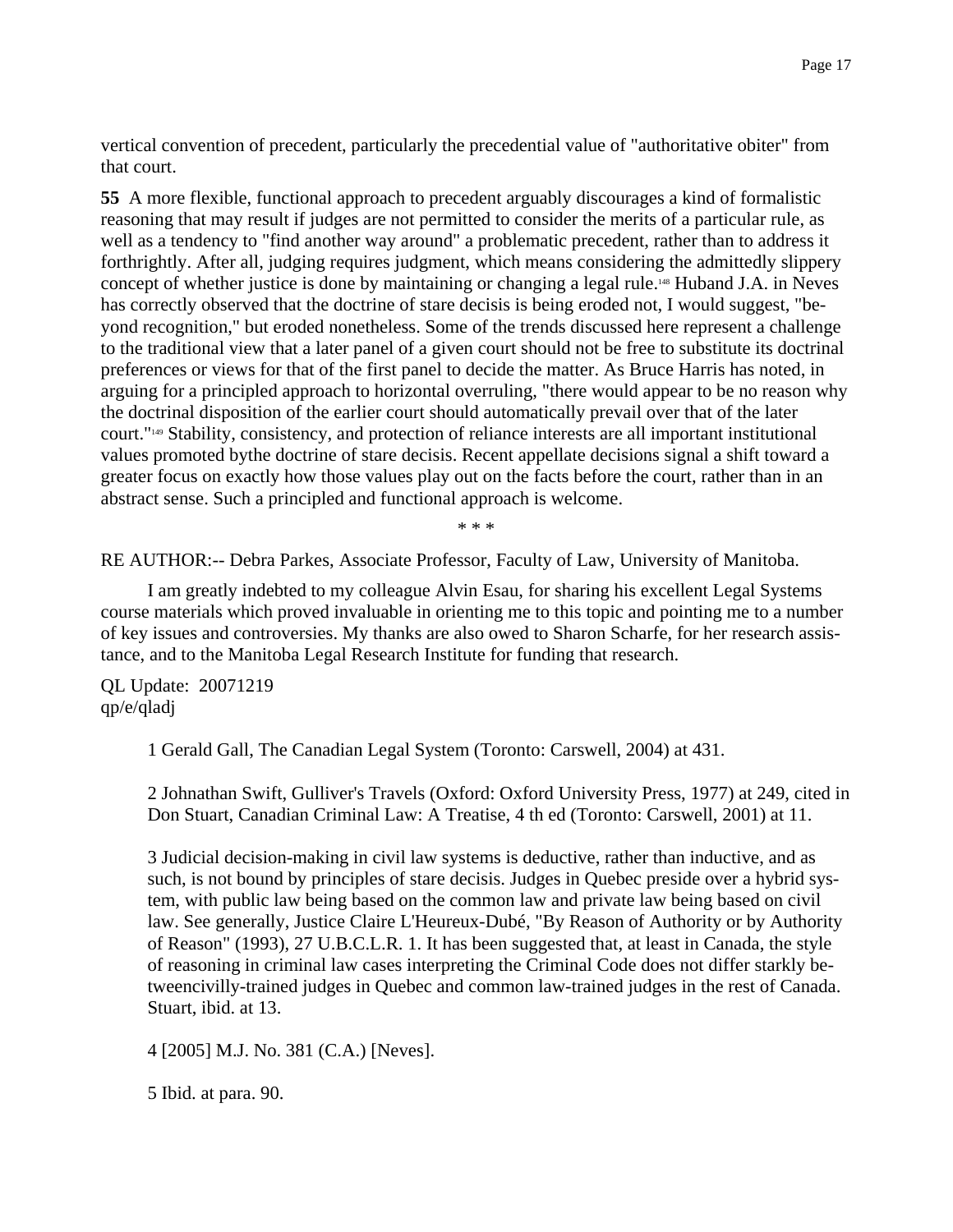6 (2005), 199 O.A.C. 266, leave to appeal to the S.C.C. denied: [2005] S.C.C.A. No. 388 [David Polowin].

7 Ibid. at para. 118, citing Lord Denning in Ostime v. Australian Mutual Provident Society, [1960] A.C. 459 at 489 and Justice Brandeis in Di Santo v. Pennsylvania (1927) 273 U.S. 34 at 270.

8 Ibid. at para. 119.

9 [2005] 3 S.C.R. 609 [Henry].

10 Ibid. at para. 44.

11 Alvin Esau has noted the "persistent error" made by some trial judges who state that they are bound to follow an appellate decision from another province. Alvin Esau, "Note on Precedent at the Trial Court Level," Legal Systems Course Materials (2006) [unpublished, archived with the author at the University of Manitoba Faculty of Law], also online: www.umanitoba.ca/faculties/law/Courses/esau/ legal\_systems/CM-4.htm [Esau]. Also see Wolf v. The Queen, [1975] 2 S.C.R. 107.

12 Reference re Agricultural Products Marketing Act, (Canada), [1978] 2 S.C.R. 1198.

13 Quinn v. Leathem, [1901] A.C. 495 (H.L.), Halsbury L.J. [Quinn].

14 R. v. Sellars, [1980] 1 S.C.R. 527 [Sellars]. See, for example, R. v. Chartrand (1992), 81 Man. R. (2 nd) 81 (C.A.), in which Philp J.A. for the majority and Lyon J.A. in dissent disagreed sharply over the meaning, implications and efficacy of the purported rule in Sellars that all obiter of the S.C.C. is binding. Philp J.A. stated, "In Sellars, Chouinard, J., writing for the full court, altered the traditional view of obiter dictum. He declared that where the Supreme Court has ruled on a question of law, although it was not necessary to do so in order to dispose of the appeal, that ruling is binding on lower courts." Conversely, Lyon J.A. said,

> "I do not feel circumscribed in distinguishing the general dicta found in Evans, supra, from the real ratio of that case as I have indicated heretofore. Nor do I have any hesitation in saying that while the considered dicta of the Supreme Court of Canada should be respected as thoughtful expressions of the law,' they cannot be treated as automatically and absolutely binding or immune to being distinguished."

15 Henry, supra note 9 at paras. 54-55.

16 Sellars, supra note 14 at 529.

17 Douglas Lambert, "Ratio Decidendi and Obiter Dicta" (1993), 51 Advocate (B.C.) 689 at 693-94.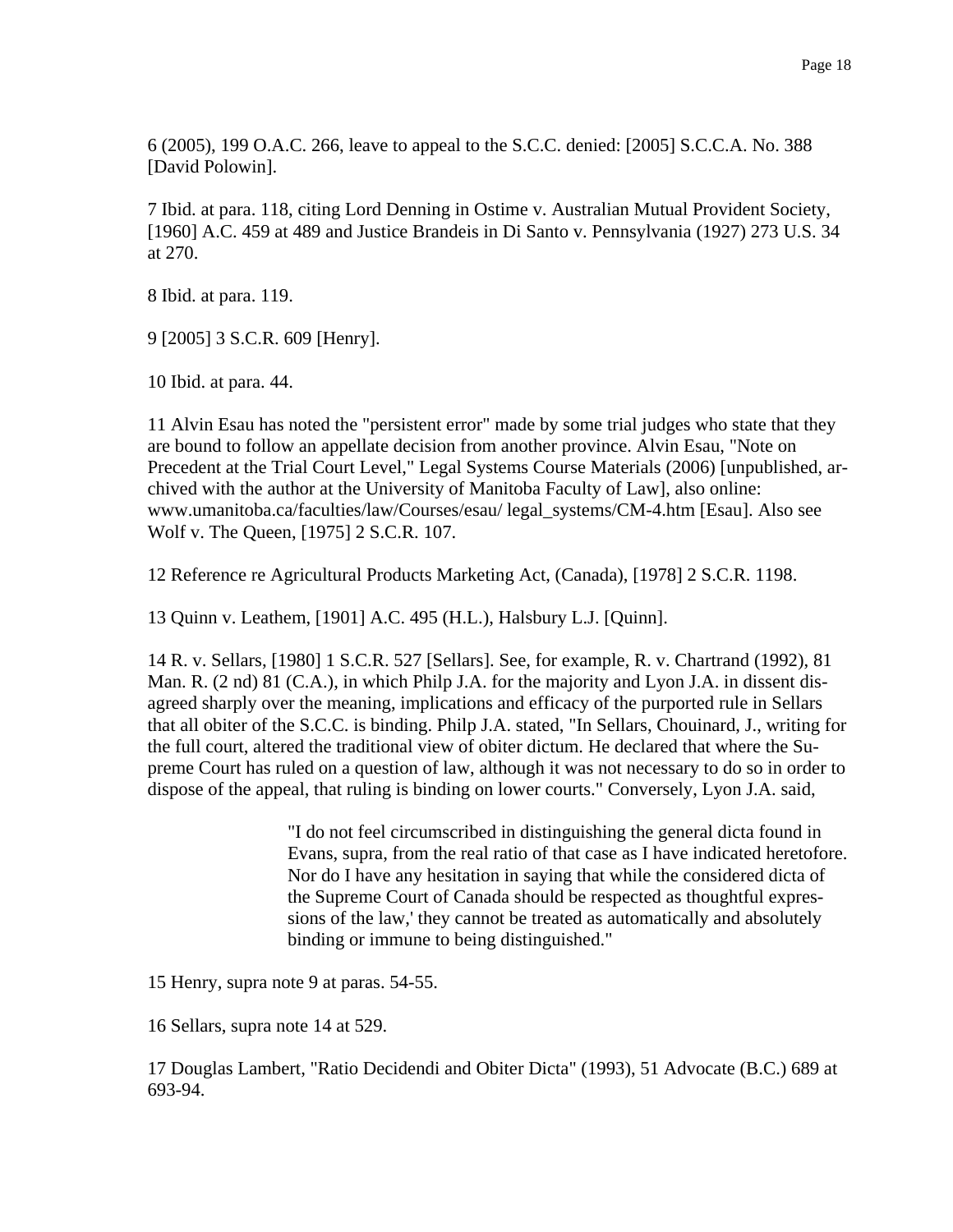18 Henry, supra note 9 at para. 55.

19 Ibid. at para. 53.

20 Supreme Court Act, R.S.C. 1985, c. S -26, s. 40(1) provides as follows:

40. (1) Subject to subsection (3), an appeal lies to the Supreme Court from any final or other judgment of the Federal Court of Appeal or of the highest court of final resort in a province, or a judge thereof, in which judgment can be had in the particular case sought to be appealed to the Supreme Court, whether or not leave to appeal to the Supreme Court has been refused by any other court, where, with respect to the particular case sought to be appealed, the Supreme Court is of the opinion that any question involved therein is, by reason of its public importance or the importance of any issue of law or any issue of mixed law and fact involved in that question, one that ought to be decided by the Supreme Court or is, for any other rea son, of such a nature or significance as to warrant decision by it , and leave to appeal from that judgment is accordingly granted by the Supreme Court [emphasis added].

- 21 Henry, supra note 9 at para. 53.
- 22 Quinn, supra note 13 at 506.
- 23 Henry, supra note 9 at para. 57.
- 24 R. v. Noel, [2002] 3 S.C.R. 433.
- 25 Ibid. at para. 60, cited in Henry, supra note 9 at para. 52.
- 26 Henry, supra note 9 at para. 52.

27 See Julius Stone, "The Ratio of the Ratio Decidendi" (1959), 22 Mod. L. Rev. 597.

28 Paul Perrel, "Stare Decisis and Techniques of Legal Reasoning and Legal Argument" (1987) 2 Legal Research Update 11, online: legalresearch.org/docs/perell.html, citing Gla nville Williams, Learning the Law , 9 th ed. (London: Sweet & Maxwell, 1973) [Perell].

29 [1978] A.C. 728 (H.L.).

30 [1984] 3 W.L.R. 953 (H.L.).

31 Perrell, supra note 2 8 [citations omitted].

32 Morelle v. Wakeling, [1955] 2 Q.B. 379 at 4 06 (C.A.).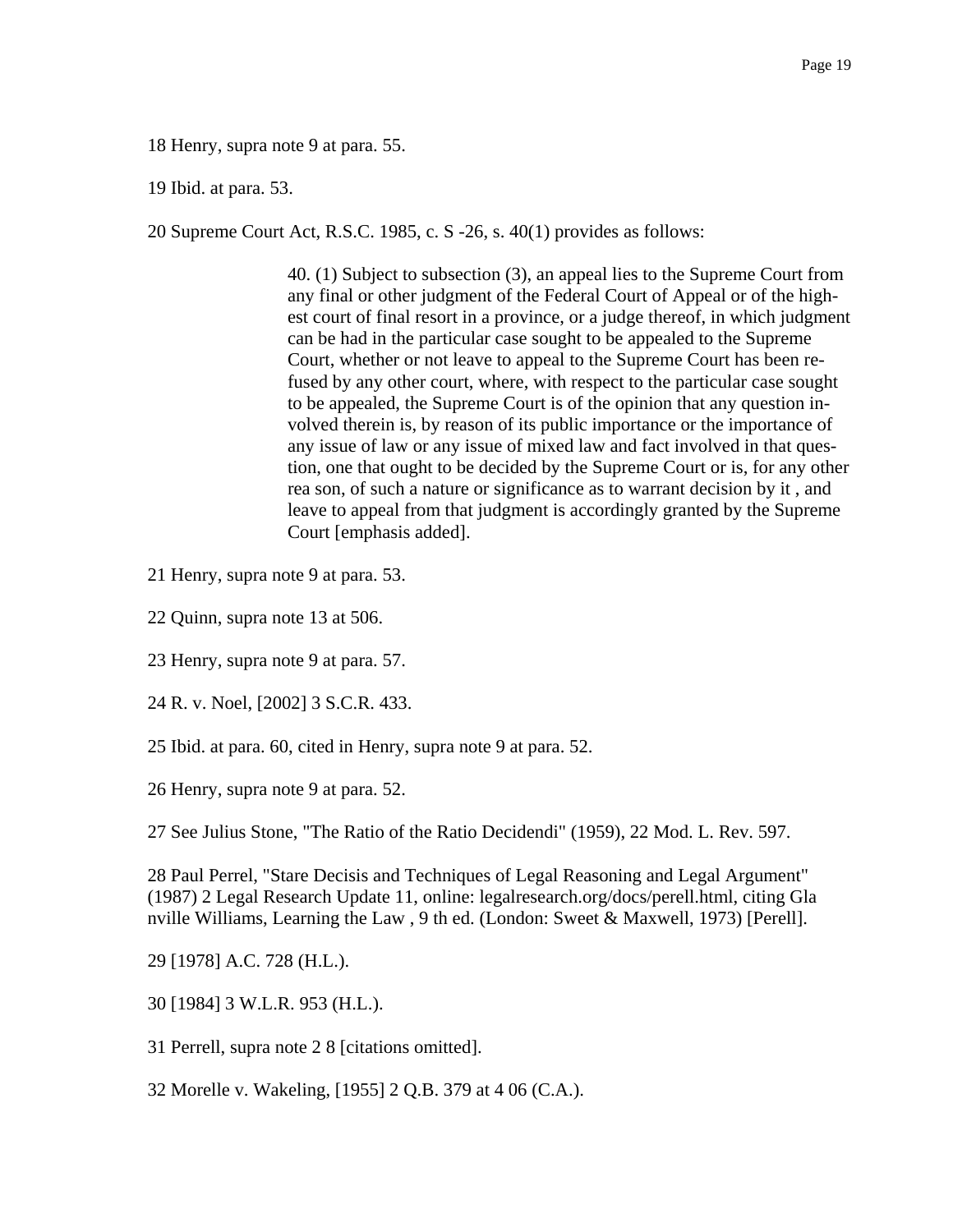33 [1979] A.C. 264 at 325.

34 See also Broome v. Cassell & Co. Ltd., [1972] 1 All. E.R. 801 (H.L.).

35 See, e.g., Leroux v. Cooperators General Insurance Co, [1991] O.J. No. 1554 (C.A.), Scarff v. Wilson (1988), 55 D.L.R. (4 th) 247 (B.C.C.A.), and Newfoundland Assn. of Provincial Court Judges v. Newfoundland, [2000] N.J. No. 258 (C.A.).

36 Michael Zander, The LawMaking Process, 5 th ed. (London: Butterworths, 1999) at 223, citing Hughes v. Kingston Upon Hull City Council, [1999] 2 All E.R. 49 (Div. Ct.) in which the court declared an otherwise binding precedent of the Court of Appeal to be per incuriam on the basis that the binding House of Lords decision had not been considered by the C.A.

37 See, e.g., R. v. Meston (1975), 34 C.R.(N.S.) 323 (Ont. C.A.) and R. v. Bachman (1987), 78 A.R. 282 (Alta. C.A.).

38 Armstrong v. Canada, [1996] F.C.J. No. 599 at para. 13 (Sask.C.A.). See also 3325806 Manitoba Ltd. v. Winnipeg (City) Assessor, [2005] M.J. No. 186 (Q.B.).

39 See J.T. Irvine, "The Case of the Evenly Divided Court" (2001), 64 Sask. L. Rev. 219 at paras. 14-24 [Irvine]. Irvine surveys other high courts, such as the House of Lords and the United States Supreme Court and determines that they treat evenly divided decisions very differently. The House of Lords considers the opinion of the judge dismissing the appeal to be binding, whereas the U.S. Supreme Court considers an evenly divided decision to have no precedential value. Perhaps predictably, the S.C.C. has taken a middle ground approach. See also Alvin Esau, "Note on Precedent in Canadian Provincial Courts of Appeal," Legal Systems Course Materials (2006) [unpublished, archived with the author at the University of Manitoba Faculty of Law], also online: www.umanitoba.ca/Law/Courses/esau/legal\_systems/ CM-3.htm.

40 Irvine, ibid. at paras. 15 and 23, citing Canada (Minister of National Revenue - M.N.R.) v. Jackson, [1931] S.C.R. 485, Anglin C.J.C.

41 While this is true now, see Irvine, supra note 39 at paras. 11-13 for a discussion of the early Supreme Court of Canada which often sat as a panel of six until 1926.

42 [1989] 1 S.C.R. 1392. Only six justices took part in the decision. Beetz and Le Dain JJ. were ill and Estey J. resigned before a decision was rendered.

43 See, e.g., R. v. Nelson, (1990), 54 C.C.C. (3d) 285 at 289 (Ont. C.A.) where the Court unanimously stated, "the decisions of the Supreme Court of Canada in Waite and Tutton do not stand for the proposition that the objective test as enunciated by this court in Waite, and Sharp is incorrect. Until the Supreme Court of Canada holds that to be the case, this court ought not to depart from the objective standard."

44 See R. v. Anderson, [1990] 1 S.C.R. 265.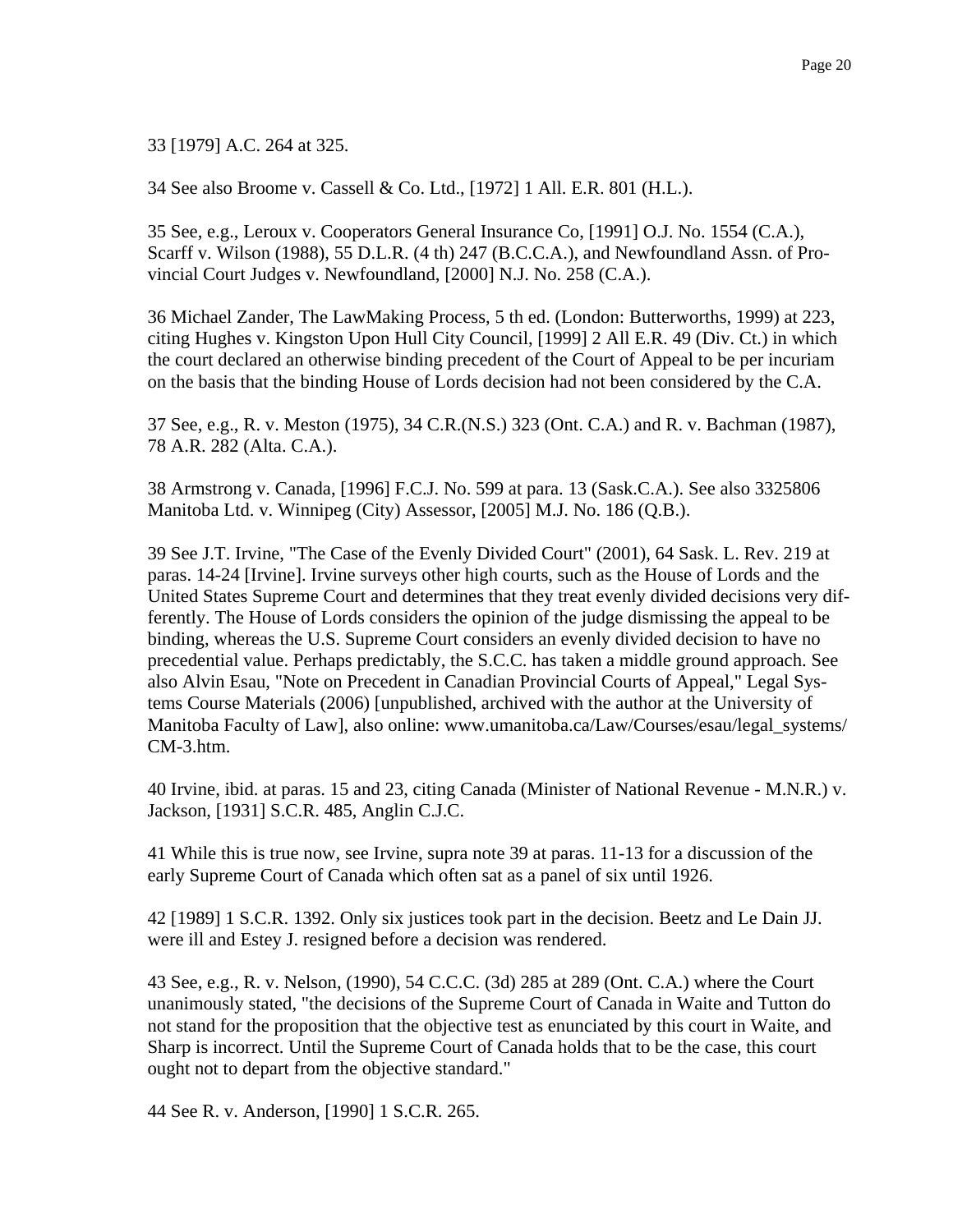45 See, e.g., R. v. Ubhi (1994), 27 C.R. (4 th) 332 (B.C.C.A.).

46 Anticipatory overruling is to be distinguished from implied overruling, the latter being the case where a higher court has ruled on a matter without explicitly stating that a decision (usually of a lower court) is overruled. However, a key aspect of the earlier decision simply cannot be reconciled with the higher court's ruling. For example, the Supreme Court's decision in City of Kamloops v. Nielsen, [1984] 2 S.C.R. 2 impliedly overruled a number of decisions dealing with negligence actions against municipalities. The Supreme Court has also spoken of implied overruling of a J.C.P.C. precedent where the Supreme Court's own decisions had ignored it: Fraser River Pile & Dredge Ltd. v. Can-Dive Services Ltd., [1999] 3 S.C.R. 108 at para. 39.

47 (1980), 27 O.R. (2d) 686 (H.C.J.) and (1980), 30 O.R. (2d) 162 (C.A.).

48 Dale Gibson, "Stare Decisis and the Action Per Quod Servitium Amisit -Refusing to Follow the Leader: R. v. Buchinsky" (1980) 13 C.C.L.T. 309 [Gibson].

49 (1980) 4 Man. R. (2d) 141 (C.A.).

50 Ibid. at para. 9.

51 Gibson, supra note 4 8 at 312.

52 Ibid. at 313.

53 R. v. Buchinsky , [1983] 1 S.C.R. 481 at 485, Ritchie J.

54 Steven Bradford, "Following Dead Precedent: The Supreme Court's Ill-advised Rejection of Anticipatory Overruling" (1990) 59 Fordham L. Rev. 39 at 48.

55 109 S.Ct. 1917 (1989).

56 Ibid. at 1921-1922.

57 347 U.S. 483 (1954).

58 163 U.S. 537 (1896).

59 See, e.g., Beamish v. Beamish (1861) 9 H.L.C. 274.

60 Practice Statement (Judicial Precedent) [1966] 1 W.L.R. 1234 (H.L.).

61 Alvin Esau, "The Formal Conventions of Precedent in the House of Lords," University of Manitoba Legal Systems Course Materials (2006) [unpublished, archived with the author at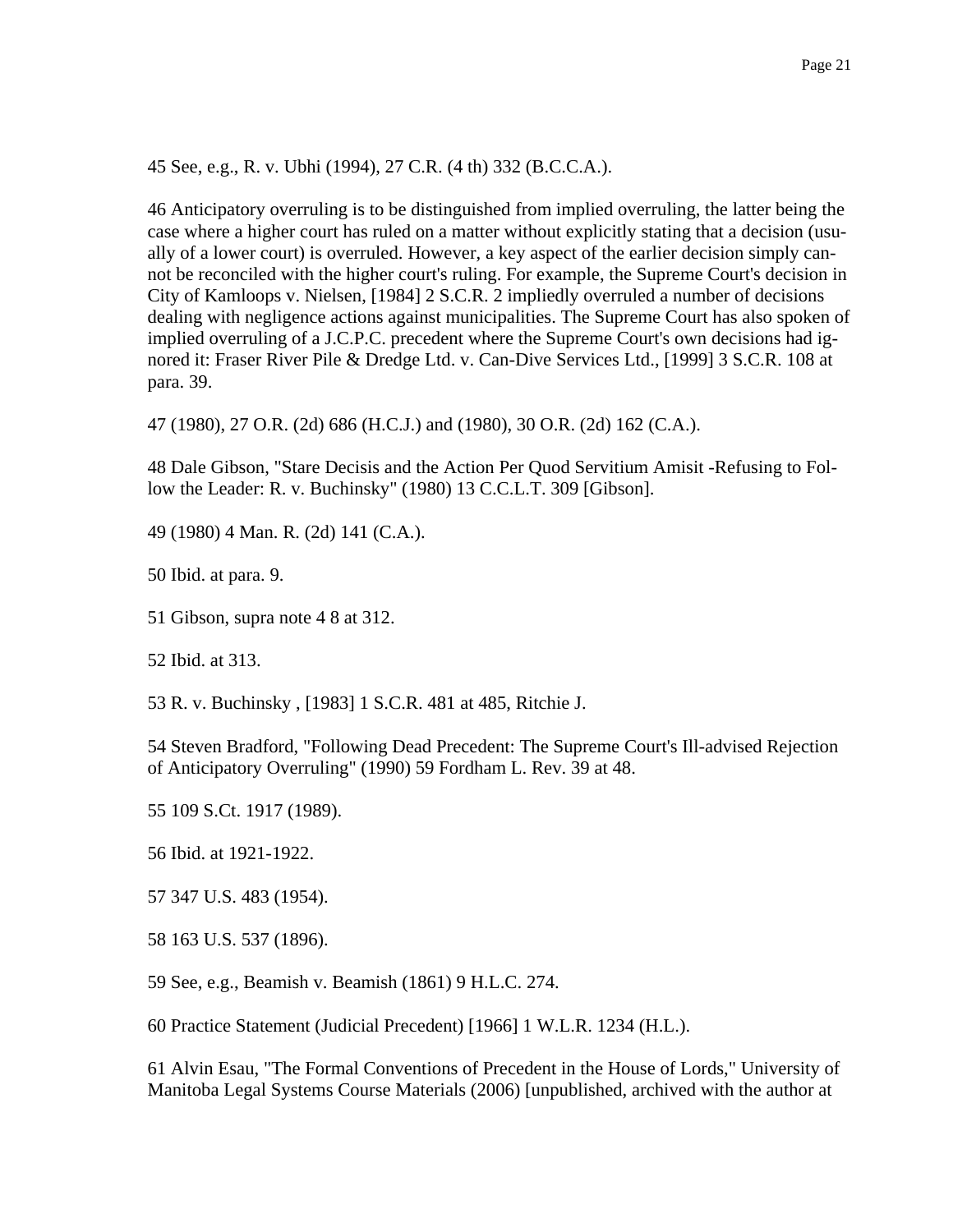the University of Manitoba Faculty of Law], also online: www.umanitoba.ca/Law/Courses/esau/legal\_systems/ CM-1.htm.

62 [2001] 2 A.C. 50 (J.C.P.C.).

63 See also Knuller (Publishing, Printing and Promotions) Ltd. v. D.P.P., [1973] A.C. 435 (H.L.) where the precedent creating a common law crime of "conspiracy to corrupt public morals" was not overruled even though a majority of the court thought it was wrong.

64 See generally, Bruce Harris, "Final Appellate Courts Overruling Their Own 'Wrong' Precedents: The Ongoing Search for Principle" (2002) 118 L.Q.R. 408 [Harris].

65 The House of Lords had recognized since at least 1983 that the fact a case dealt with an individual's "loss of liberty" was a factor in favour of overruling: Ex parte Khawaja, [1983] 2 W.L.R. 321 (H.L.).

66 Harris, supra note 6 4 at 411-412.

67 Ibid. at 412.

68 Ibid. at 416.

69 505 U.S. 833 (1992) at 864.

70 Harris, supra note 64.

71 Ibid. at 427.

72 See generally, John T. Saywell, The Lawmakers: Judicial Power and the Shaping of Canadian Federalism (Toronto: University of Toronto Press, 2002).

73 See Justice Rosalie Silberman Abella, "Advocacy in Jurisprudential Appeals" (2003) 21 Advocates' Soc. J. 19 [Abella].

74 See Canada (Minister of Indian Affairs and Northern Development) v. Ranville, [1982] 2 S.C.R. 518 and Marvco Color v. Harris, [1982] 2 S.C.R. 774.

75 [1988] 2 S.C.R. 833.

76 Ibid. at paras. 30-55.

77 [1990] 3 S.C.R. 1303.

78 [1977] 1 S.C.R. 673.

79 Supra note 9.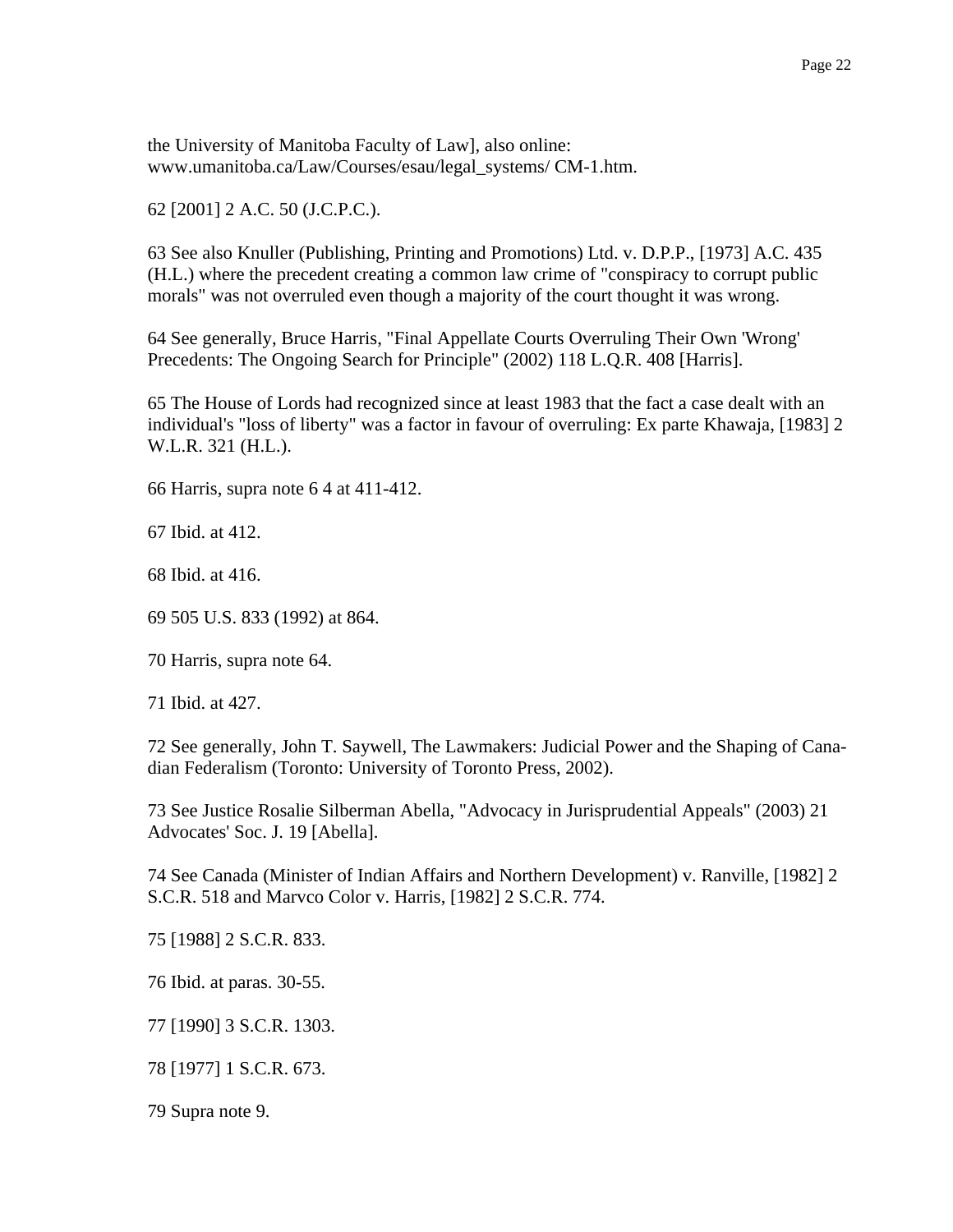- 80 [1985] 2 S.C.R. 350 [Dubois].
- 81 [1986] 2 S.C.R. 2 72.
- 82 [1990] 3 S.C.R. 618.
- 83 [2002] 3 S.C.R. 433.
- 84 Dubois, supra, note 80 at 358.
- 85 Henry, supra note 9 at para. 44.
- 86 Ibid. at para. 60.
- 87 Ibid. at paras. 45-46.
- 88 Ibid. at para. 8.
- 89 Ibid. at para. 44.
- 90 At least eight are mentioned in Henry and that list is by no means exhaustive.
- 91 Rickards v. Rickards, [1989] 3 All E.R. 193 (C.A.).
- 92 [1944] K.B. 718 (C.A.).
- 93 R. v. Spencer, [1985] 1 All E.R. 673 (C.A.).
- 94 See e.g., Delta Acceptance Corp. v. Redman (1966), 55 D.L.R. (2d) 481 (Ont. C.A.).
- 95 George Curtis, "Stare Decisis at Common Law in Canada" (1978) 12 U.B.C.L. Rev. 1.
- 96 General Brake & Clutch Services Ltd. v. W.A. Scott & Sons Ltd. (1975), 59 D.L.R. (3d) 741 (Man. C.A.).
- 97 Ibid. at para. 2.
- 98 (1987) 45 D.L.R. (4 th) 641 (Man. C.A.) [John Deere].
- 99 [1984] 1 W.W.R. 669 (C.A.).
- 100 See, e.g., Morelle Ltd. v. Wakeling , [1955] 1 All E.R. 708 (C.A.).
- 101 John Deere, supra note 9 8 at 652.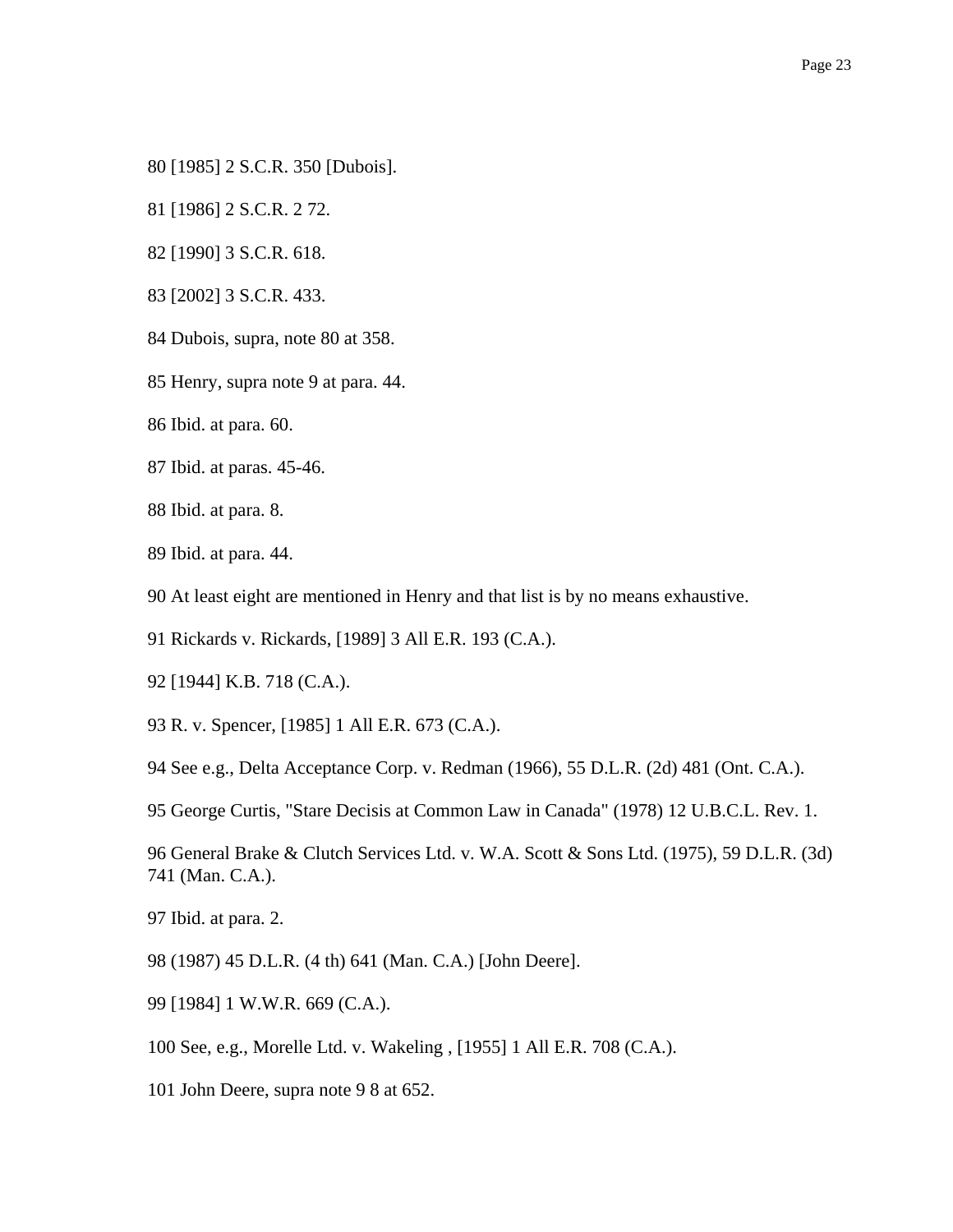102 Ibid. at 648.

103 (2004), 187 Man. R. (2d) 247 (C.A.).

104 See Bell v. Cessna Aircraft Co., [1983] 6 W.W.R. 178 (B.C.C.A.).

105 See, e.g., David Polowin, supra note 7 (Ont. C.A.).

106 In the U.S. Federal Court system, precedents of the various circuits may only be overruled by the court en banc (i.e., all members of the circuit sitting together) or by the U.S. Supreme Court.

107 [2006] B.C.J. No. 1757 (B.C.C.A.).

108 Ibid. at paras 25-27.

109 Mastri v. Canada (Attorney General), [1997] FCJ No. 880 at para. 6 (C.A.).

110 Supra note 4.

111 (1998), 131 Man. R. (2d) 231 (C.A.).

112 Scott C.J.M. concurred.

113 Neves, supra note 4 at para. 60.

114 Ibid. at para 87.

115 Supra note 6.

116 Ibid. at para. 127, cited in Neves, supra note 5 at para. 92.

117 David Polowin, ibid. at para. 127.

118 Ibid. at paras. 110-117. In rejecting these arguments, the court rejected the submission that the motions judge of the Superior Court could have refused to apply the precedent, McNaughton, on one or more of these bases, stating:

> The motions judge's ruling was entirely appropriate. A fair reading of his reasons suggests he would have decided the motions differently had he been free to do so. But he properly considered himself bound to follow McNaughton. If the error in McNaughton is to be corrected, it falls to this court, not the motions judge, to do so (at para. 117).

119 Ibid. at para. 140.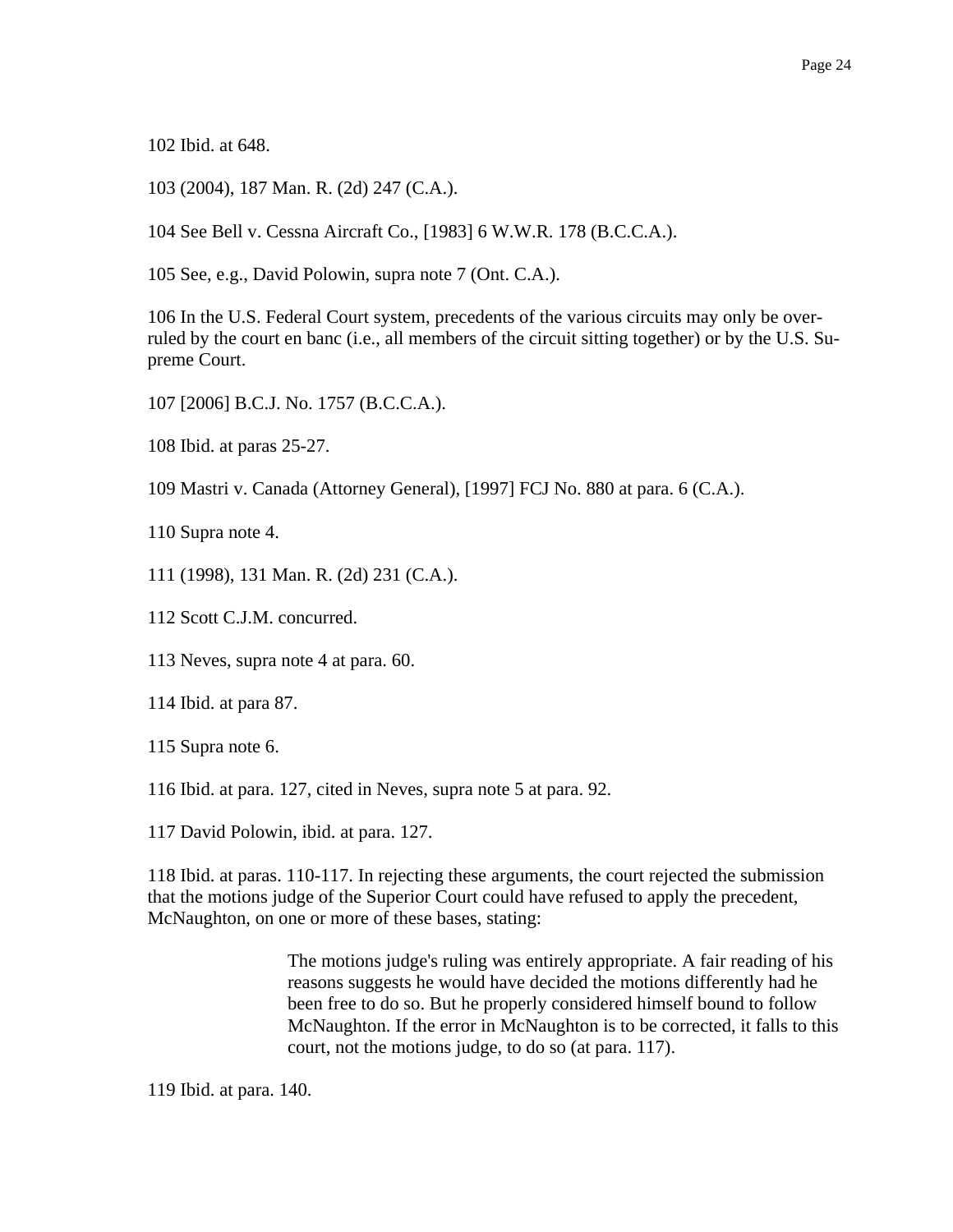120 Neves, supra note 5 at para. 206.

121 Ibid. at para. 205.

122 Ibid. at para. 199.

123 R. v. Lavigne , [2006] S.C.J. No. 10.

124 Section 462.37(3) of the Code was interpreted to confer a very limited discretion on sentencing judges, which discretion only applies to the decision of whether to impose no fine and a determination of the value of the property (Garoufalis and the dissent in Neves had said no discretion), but does not include consideration of ability to pay (the majority in Neves had included some consideration of ability to pay).

125 Neves, supra note 4 at para. 202, Huband J.A., dissenting.

126 David Polowin, supra note 6 at para. 143.

127 See, e.g., Re Hansard Spruce Mills Ltd., [1954] 13 W.W.R. (N.S.) 285 (B.C.S.C.) [Hansard] and Holmes v. Jarrett (1993), 68 O.R. (3d) 667 (Gen. Div.).

128 Hansard, ibid.

129 Ibid. at 286.

130 Ibid.

131 See, e.g., Sedziak v. Polish Worker's Association, [1937] 4 D.L.R. 672 (Man. K.B.).

132 (1990), 72 D.L.R. (4 th) 396 (Q.B.) [Paul].

133 Prisoner voting bans at the federal and provincial level have since been declared unconstit utional. See Sauvé v. Canada (Chief Electoral Officer), [2002] S.C.J. No. 66 and Driskell v. Manitoba (Attorney General), [1999] M.J. No. 352 (Q.B.).

134 Badger v. Manitoba (Attorney-General) (1986), 30 D.L.R. (4th) 108 (Q.B.).

135 Badger v. Canada (Attorney General) (1988), 55 Man. R. (2d) 211 (Q.B.).

136 Badger v. Canada (Attorney General), [1989] 1 W.W.R. 216 (Man. C.A.).

137 Badger v. Manitoba (Attorney General) (1990), 66 Man. R. (2d) 291 (C.A.).

138 Paul, supra note 132 at 403.